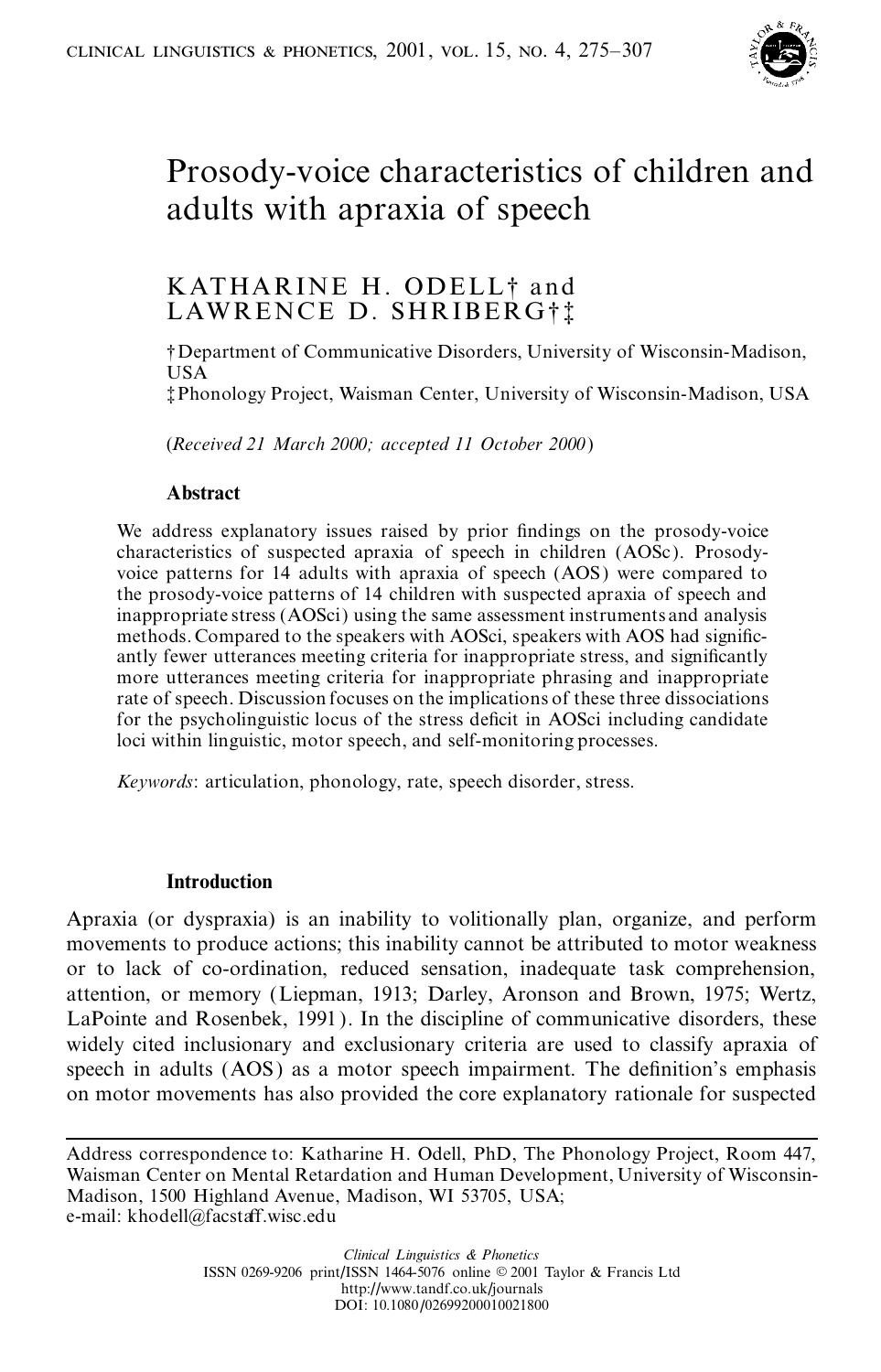apraxia of speech in children  $(AOSc)$ ,<sup>1</sup> which reportedly has the same symptomatology and hence may have similar underlying deficits in motor speech processing.

In a study of AOSc that included clinical samples from six investigators, Shriberg, Aram and Kwiatkowski (1997c ) proposed an alternative explanatory perspective for at least one subtype of AOSc. Analyses of the speech characteristics of 48 children with suspected AOSc indicated speech error patterns that were no different than those of 71 similarly aged children with speech delays of unknown origin. However, analysis of the prosody-voice characteristics of speakers in these two groups indicated that 52% of the children with suspected AOSc had inappropriate sentential stress (AOSci) on over 20% of their conversational speech utterances, whereas only 10% of the children with speech delays of unknown origin were found to have this type of prosodic impairment. Based on several conceptual rationales some of which are also addressed later in the present paper—these investigators proposed that the locus of the stress deficit was most likely within linguisticrepresentational stages of speech processing, rather than within selection-retrieval or prearticulatory stages presumed to reflect motor speech processing immediately prior to articulatory execution (cf. Shriberg, Aram and Kwiatkowski, 1997a, figure 1). In a subsequent study using a sub-sample of children with AOSci from the Shriberg *et al.* (1997c ) study series, Velleman and Shriberg (1999 ) found that the distributional profiles of inappropriate stress in these children were consistent with predictions from metrical theory, with errors occurring more frequently in later developing prosodic contexts. The findings were viewed as additional support for locating the stress deficit at linguistic-representational stages of speech processing, rather than at selection-retrieval or prearticulatory stages of motor speech processing.

Prosodic variables such as those identified in the AOSc studies described above have also figured prominently in characterizations of AOS (e.g., Kent and Rosenbek, 1983; Kent and McNeil, 1987; Square-Storer, Darley and Sommers, 1988; McNeil, Robin and Schmidt, 1997 ). On review of descriptions in this literature, however, Shriberg *et al.* (1997c) suggested that the sentential stress symptomatology that purportedly characterizes AOS was not consistent with the stress patterns observed in the study of children with AOSc. Three recent studies have reported comparative data on apraxia in adults and children.

As part of a larger study, Morgan Barry (1995a; b) examined the speech of one adult speaker with AOS, one adult speaker with dysarthria, and two 9-year-old children who were described as having `persisting articulation disorders beyond the age of 7 years' but were unclassified relative to AOSc (Morgan Barry, 1995b: 280). Based on comparative analysis of the speech of the four speakers, both children were ultimately diagnosed as having a motor speech disorder that was more similar to apraxia of speech than to dysarthria. Prosodic production errors in the children included variable rate of speech with bursts of rapid speed in longer utterances, uneven word stress, monotonous speech, and dysfluency including inconsistent pausing, sound/syllable repetition, and articulatory searching. Similarities between the adult with AOS and the children included variability in speech rate, word-stress errors, and fluency disruptions, the last of these more apparent in the adult. A notable difference was the monotonous speech in the children versus a restricted, but not completely unchanging, pitch range in the adult speaker.

Van der Merwe and Grimbeek (1990 ) compared the voice onset times (VOT), vowel durations, and utterance duration patterns of four adults with AOS to those of one 10-year-old child with suspected AOSc. Findings indicated that all speakers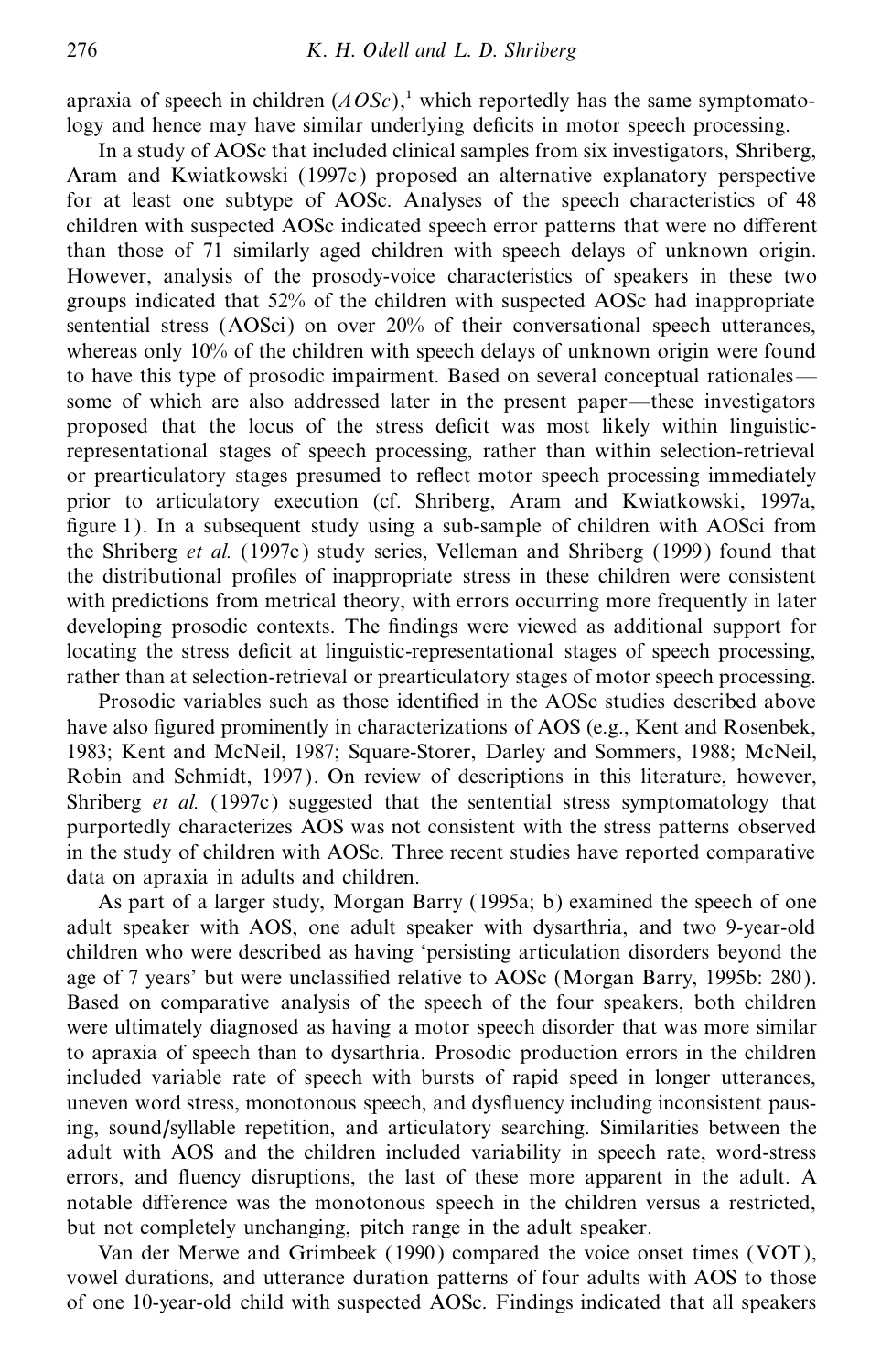produced errors in VOT, increased vowel durations, and lengthened utterance durations; however, in comparison to the four AOS speakers, the speaker with suspected AOSc had less severely abnormal vowel durations and utterance durations. In a subsequent conference paper report on the same speaker with suspected AOSc and a different speaker with AOS, Van der Merwe, Mlog, and Grimbeek (1996) reported that although both speakers produced many articulatory and suprasegmental errors, the speaker with suspected AOSc self-corrected only once, whereas the speaker with AOS self-corrected 10 times. In contrast to the speaker with suspected AOSc, the adult with AOS produced frequent dysfluency behaviours (sound blocks, groping, repetitions).

The present report is an attempt to address the implications of the prosody findings summarized above toward an eventual explanatory framework for AOSc. The design compares the prosody-voice patterns of 14 adults with AOS to the prosody-voice patterns of 14 children with suspected AOSc, using the same assessment instruments and data reduction methods to quantify the types and levels of involvement of participants in each disorder group. Because the response of a developing organism to a deficit might well differ from the response of a mature organism with late onset injury to the same deficit, prosodic findings cannot be directly compared relative to models of speech processing. Nevertheless, findings indicating that the two groups have similar prosody-voice profiles—especially for sentential stress—would be interpreted as providing at least preliminary support for the hypothesis of common speech processing deficits, with consequent implications for research on explanatory models of AOSc.

# *Speech-prosody processing*

Figure 1 is adapted from a schema used previously to organize a comparative review of theoretical approaches to AOSc (Shriberg *et al.*, 1997a, figure 1) and to speculate on the potential locus of the stress deficit reported in that study series.

Modifications in the present figure accommodate the increasingly detailed views of motor speech processing in the AOS literature. The schema is purposefully underspecified in comparison with both classical speech and speech-language processing proposals (Garrett, 1980; Bock, 1982; Shattuck-Huffnagle, 1983; Dell, 1986; Levelt, 1989) and theories of motor speech control (cf. Kent, Adams and Turner, 1996 ).It does not presuppose a common speech processing model that subserves both developmental and acquired speech sound disorders (cf. Locke, 1994; Bishop, 1997 ).Rather, by restricting the elaboration of cognitive, linguistic, speech, and motor control elements involved in speech production, this minimal schema allows focus on the topic under investigation, potentially common deficits in prosody-voice in two groups of speakers. Hence, the framework in figure  $1$  is solely an heuristic for literature reviews and to organize later discussion of findings.

Within decoding and encoding phases of speech production, as shown in figure 1, the three processing stages that have been implicated as the locus of articulatoryprosodic impairment in the child and adult literatures on apraxia of speech are:

- (a) input processing, which includes auditory-temporal and perceptual-memorial processes;
- (b) organizational processing, which includes representational forms (lexical, syntactic, and phonologic ) and transformational rules (allophonic, morphologic, and morphosyntactic ) that act on representational forms; and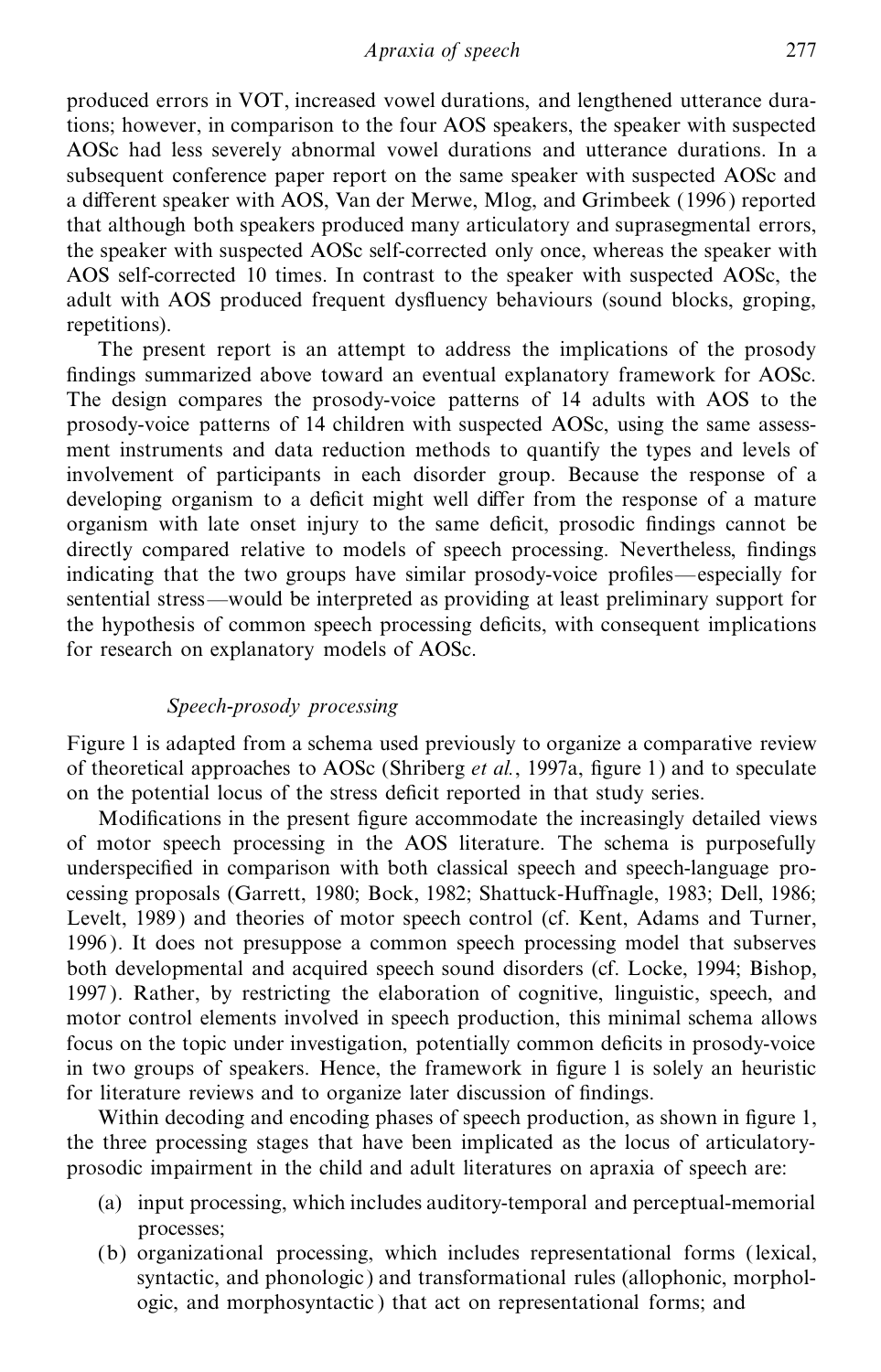

Figure 1. *Alternative loci of speech and prosody deWcits in adults with apraxia of speech (AOS) and children with suspected developmental apraxia of speech and inappropriate stress (AOSci).*

(c) output processing, which includes selection-retrieval of linguistic forms and two stages of prearticulatory processing of the word, phrase, and utterance termed planning and programming.

As described by investigators of AOS and indicated by the brace on the right side of figure 1, cognitive processes are operative at all seven phases prior to articulatory execution. The brace labelled linguistic processes includes the first five phases, and the other two phases subordinated by motor speech include processes within which cognitive activities with motor goals are assembled. The dashed line separating planning from programming within prearticulatory processes reflects continued discussion of the properties ascribed to the development of the articulatory-phonetic plan versus those involved in specification of the kinematic program (e.g., Darley *et al*., 1975; Rosenbek, Kent and LaPointe, 1984; Wertz *et al*., 1991; Hageman, Robin, Moon and Folkins, 1994; McNeil *et al*., 1997; Van der Merwe, 1997; Caruso and Strand, 1999). For the present purposes, it is useful to provide a brief description of prosodic processes as they might occur at the encoding and decoding phases depicted in figure 1.

At the representational level of speech production, lexical stress (stress assignment within a word) is presumably represented in the lexical entry, as is at least partial information about speech timing (e.g., vowel lengthening before voiced obstruents (Bybee, 1994 )), which also involves allophonic transformational rules. The representational and transformational levels also are presumed to decode and encode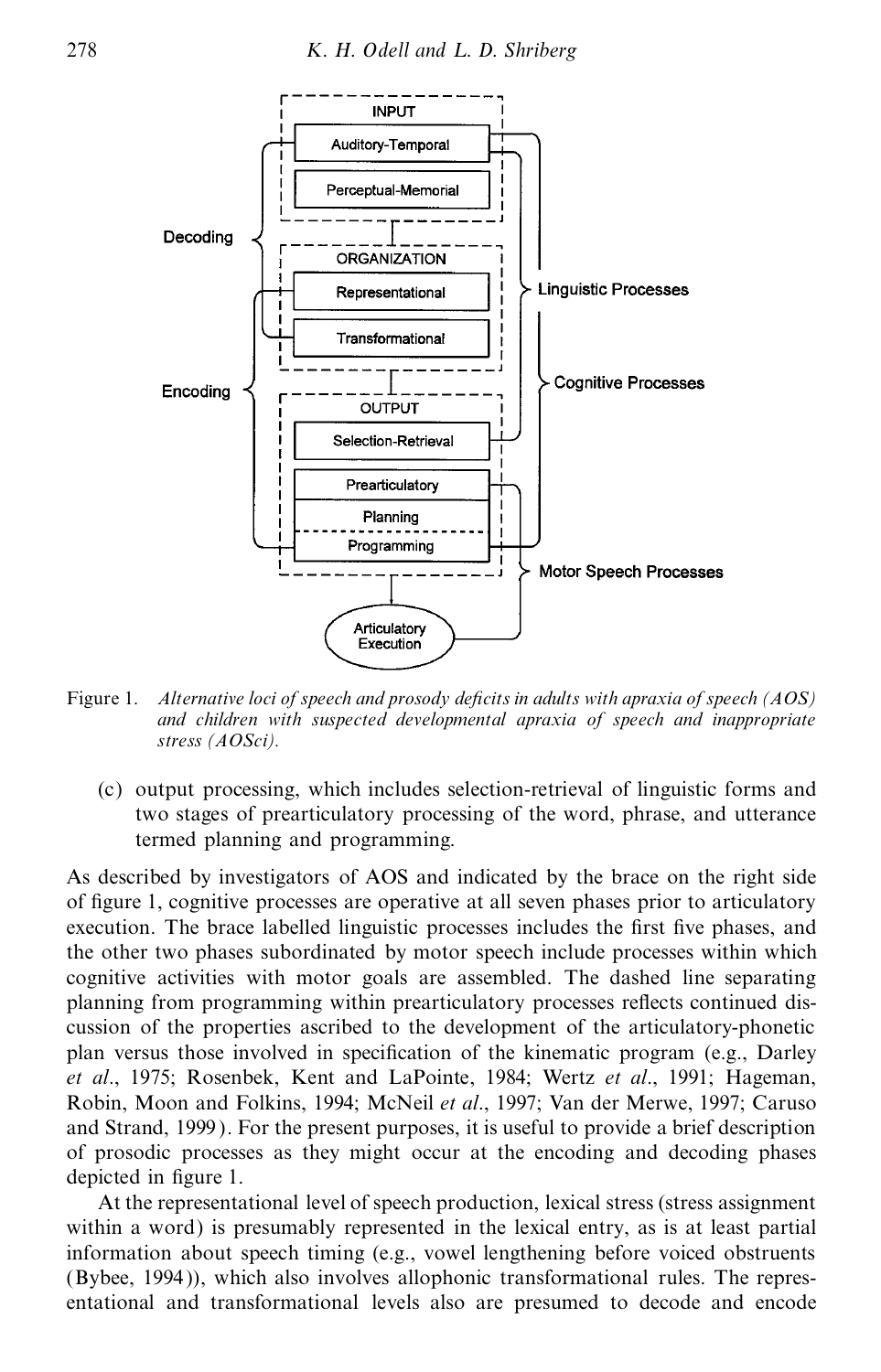information on phrasal and sentential prominence (stress assignment within an utterance), reflecting the stress rules of a language based on the morphological and syntactic function of each word within the utterance.

At the selection-retrieval phase, individual phonemes available at the representational level are selected and placed in the appropriate order (cf. slots-and-fillers conceptualization; Shattuck-Huffnagle, 1983) to yield a target word. Marking of word-level prosodic features, specified at the representational level and based on the linguistic function of the word, accompanies the segmental retrieval and sequencing. Impairment at the representational level would presumably produce consistent differences from the ambient segmental or prosodic form if the representation were incorrect, or inconsistent differences if correct, but not well established. Impairment in selection or retrieval processes could result in inconsistent segmental or prosodic errors, whichever the correctness or stability of the target representation.

Hypotheses about operations at the planning phase in figure 1 include processes at two subphases (Levelt, 1989; Van der Merwe, 1997; Caruso and Strand, 1999 ). At the first subphase, a plan may be generated to phonetically specify the targets identified at the prior phase of phonological selection and retrieval. Templates or spatial-temporal schema for familiar phonetic units (syllables, according to Levelt and Wheeldon, 1994) are retrieved from long-term memory. These templates have been hypothesized to be grossly detailed and invariant in form, corresponding to the core phonetic qualities of the unit (Kent and Rosenbek, 1983; Van der Merwe, 1997 ).In addition to general phonetic features, such as place of articulation and specific articulator involvement, the template includes prosodic information such as intrinsic timing elements (Van der Merwe, 1997; Caruso and Strand, 1999 ). As these presumably syllable-sized templates are concatenated to create a preliminary phonetic plan, the sequence of articulator movement (e.g., first tongue tip to alveolar ridge, then velar lift) is thus defined.

At the second planning subphase, the preliminary phonetic plan for each syllable is adapted to its articulatory-phonetic context within the word or phrase (Van der Merwe, 1997 ). Using an example by Grela and Gandour (1998 ), at the representational level, the word `thirteen' is marked for stress on the second syllable. When spoken in the phrase 'thirteen women', stress changes from the second to the first syllable to be consistent with English metrical rhythm of alternating stress. For Levelt  $(1989)$ , this adaptation function is carried out by a prosody generator  $(PG)$ , not shown in figure 1. The PG also receives and integrates into the phonetic plan prosody information arising from the affective state of the individual. Because spoken output often differs from citation forms of words, Levelt proposes that the PG can look beyond the current single unit (e.g., 'thirteen') to upcoming units (`women') in the phonological and grammatical information it receives to make the necessary adjustments. The purview ofthis look-ahead mechanism is controversial: it may be a few words (Levelt) or an entire utterance (Kent and McNeil, 1987 ). According to Levelt, the PG spells out aspects of duration, loudness, and pitch that will affect word- and phrase-level stress patterns.

The programming phase of speech production, as shown in figure 1, is commonly considered the site for speech motor control. Its function is to select and retrieve from long-term memory the appropriate motor control mechanisms, such as a generalized motor program (GMP) for the phonetic units activated at the planning stage (Schmidt, 1988). Upon retrieval, the GMP is further specified, including parameters for range, velocity, duration, force, and the timing schedule for individual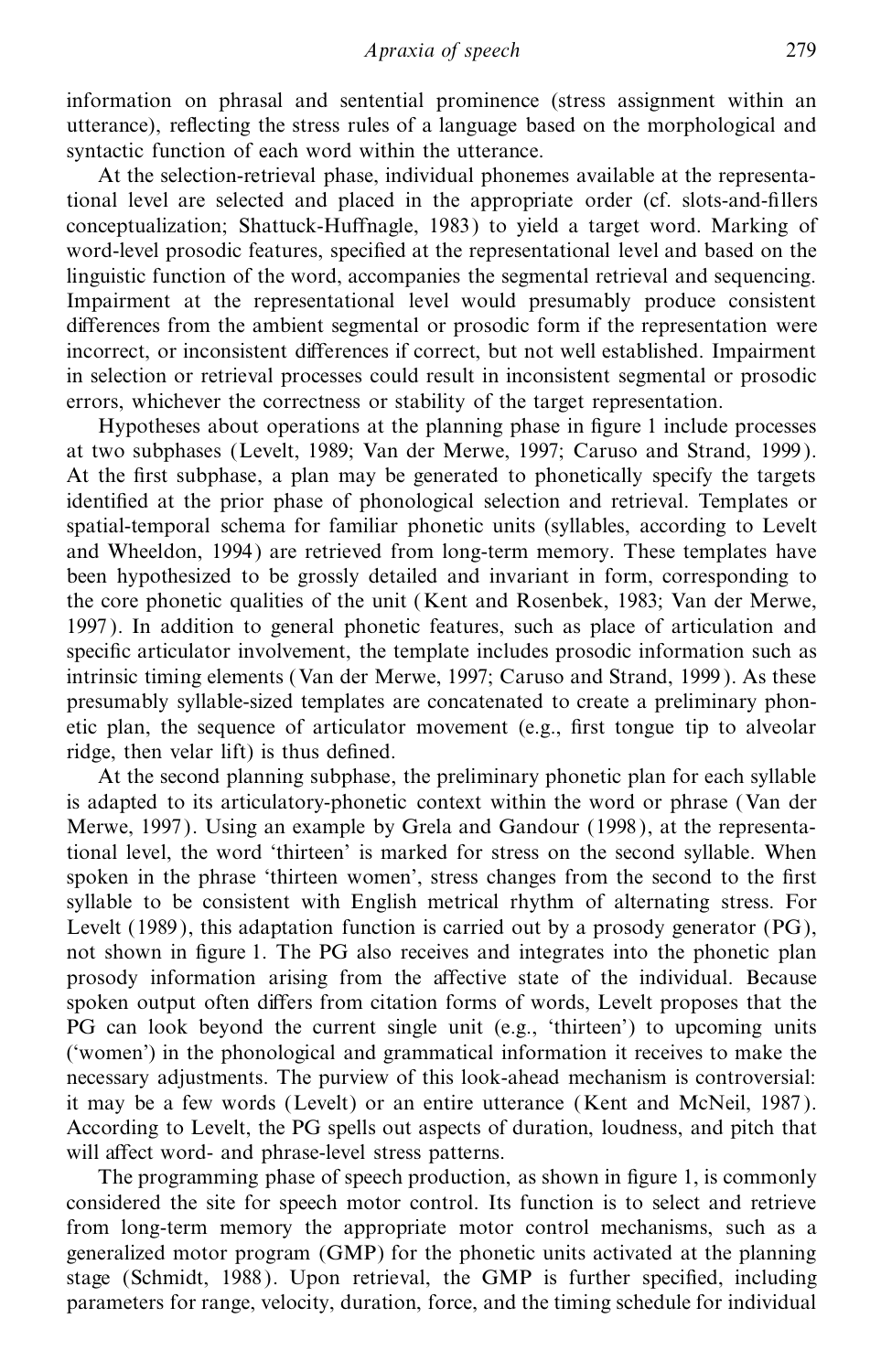articulator movement (Schmidt, 1988; Clark and Robin, 1998 ). These parameters constitute the end stage of abstract instructions, which, when effected, produce variation in stress and rate of speech.

Not depicted in figure 1 are the large number and varying routes of prearticulatory editing and internal or external self-monitoring processes that have been described in the many models of speech production. During internal editing prior to production, a speaker who is aware that a lexical, syntactic, phonologic, articulatory, or prosodic element about to be produced is not the intended target may initiate a self-correction. External self-monitoring routes deploy auditory and proprioceptive feedback systems to assess the accuracy of speech targets after they have been produced. Levelt (1989 ) and Motley, Baars and Camden (1983 ) note that the potential for editing and self-monitoring occurs at multiple levels within and between linguistic and motor speech representations, including routes that monitor speech in various social contexts. However, both Garnsey and Dell (1984) and Motley *et al.* (1983 ) posit that speakers monitor their own speech prior to production only at the prearticulatory level, when all elements (conceptual linguistic, and motoric ) have been specified but not yet produced.

To summarize, the schema in figure 1 depicts eight potential origins or loci of segmental or suprasegmental deficits in speech production, and assumes multiple internal editing and external self-monitoring routes within and among processing loci. We will revisit these concepts throughout the following sections and later in the discussion of findings.

#### *Acquired apraxia of speech*

The clinical profile of AOS includes diagnostic markers in speech, language, prosody, and motor domains. Relative to inclusionary criteria, AOS speakers have either normal language comprehension and normal language production, or they have language comprehension that is markedly superior to language production (Kent and McNeil, 1987; Wertz *et al.*, 1991), both of which differ from language profiles for speakers with aphasia. An exclusionary criterion used in the diagnosis of AOS is the absence of clinically evident muscle weakness, slowness, or lack of coordination that characterizes dysarthria. Wertz *et al*. (1991: 81) proposed a cluster of four speech and prosody characteristics for AOS:

- (a) obvious difficulty initiating utterances;
- (b) articulatory inconsistency on repeated productions of the same utterance;
- (c) effortful, trial-and-error, groping articulatory movements and attempts at self-correction; and
- (d) dysprosody unrelieved by extended periods of normal rhythm, stress, and intonation.

McNeil *et al.* (1997) proposed that, because the first three features are also observed in other disorders, particularly conduction aphasia (Pierce, 1991 ), it is the presence of dysprosody (characterized as slow speech) in the context of the other three features that is the defining feature of AOS.

Three types of dysprosody have been documented in AOS. As described above, one salient prosodic feature is slow rate of speech. Abnormal productions that contribute to a perception of slow speech rate include lack of co-ordination or slowness of articulatory movement from segment to segment (i.e., transitionalizing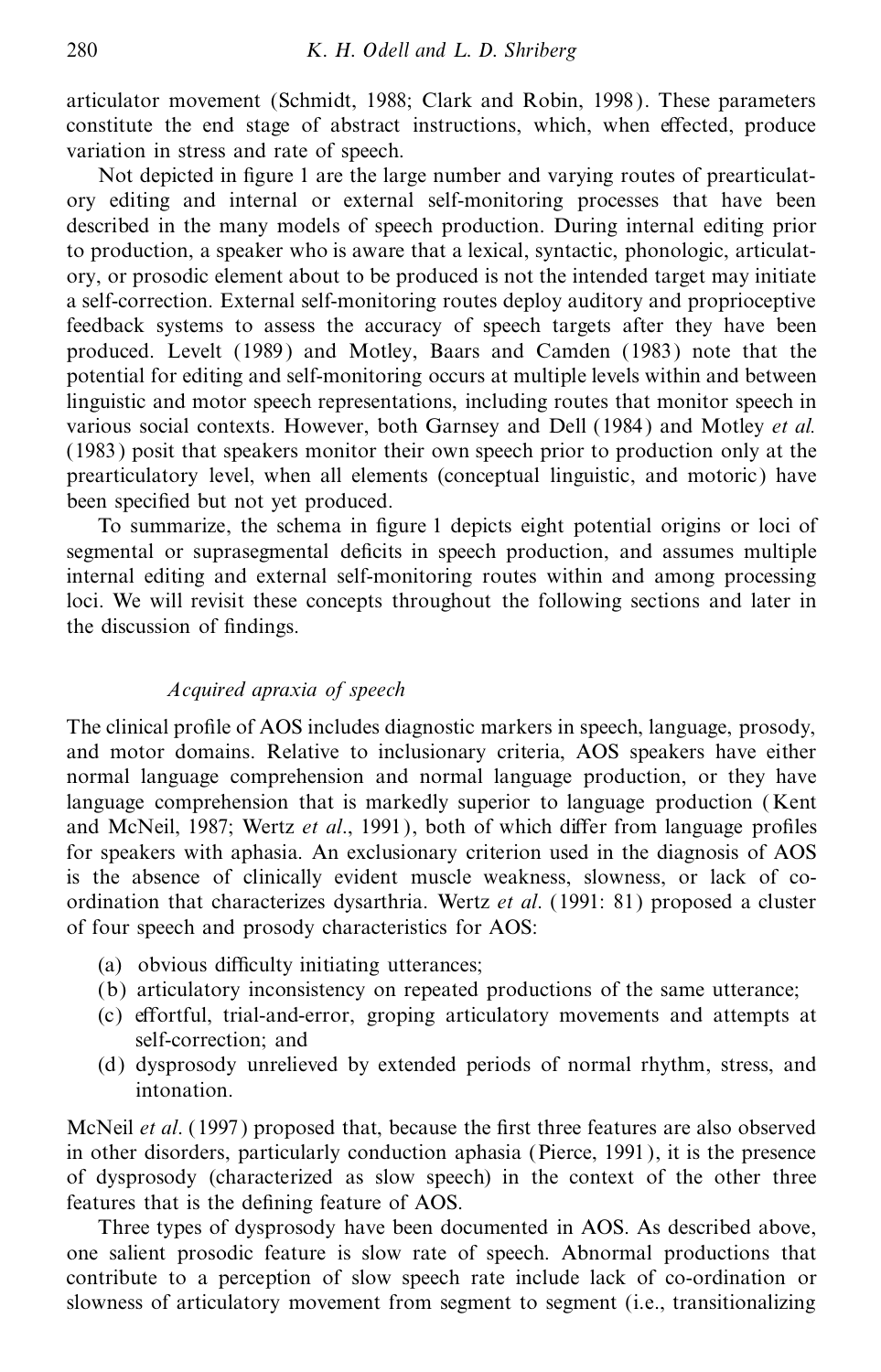( Kent and Rosenbek, 1983; Rosenbek *et al*., 1984; McNeil, Caligiuri and Rosenbek, 1989 )), prolonged consonant and vowel articulation time (Collins, Rosenbek and Wertz, 1983; Kent and Rosenbek, 1983; Kent and McNeil, 1987; Strand and McNeil, 1996), lengthened intersegment durations (Kent and McNeil, 1987), and lengthened intraword and interword intervals (Kent and Rosenbek, 1983; McNeil, Liss, Tseng and Kent, 1990 ). A second dysprosodic feature presumed to characterize speakers with AOS is abnormal stress, frequently described as `equal and even' (Darley *et al*., 1975 ).A construct proposed to contribute to the percept of abnormal stress is syllable segregation—syllables perceived to be produced as separate units of similar duration and uniform intensity and frequency contours in words and phrases (Kent and Rosenbek, 1983; Kent and McNeil, 1987; Gandour *et al*., 1989 ). Finally, Wertz *et al*. (1991 )and other investigators have characterized AOS as lacking in normal smooth flow and rhythm, associated with groping, sound and syllable repetitions, and attempts to self-correct articulatory errors.

Several research groups have proposed that the three prosodic characteristics described above reflect processing constraints at the planning (Kent and Rosenbek, 1983; Strand and McNeil, 1996 ) or programming (Kent and McNeil, 1987; Seddoh, Robin, Sim, Hageman, Moon and Folkins, 1996; McNeil *et al*., 1997) stages of speech processing depicted in figure 1. When impairments at linguistic-representationa l, transformational, or selection-retrieval levels (i.e., aphasia), or the articulatory-execution level (i.e., dysarthria), can be eliminated as sources of dysprosody in a speaker, one or both of the prearticulatory (planning, programming) stages and editing and selfmonitoring routes noted previously remain as potential loci of the impairment in AOS. Kent and McNeil (1987) and Levelt (1989 ) suggest that, although segmental information and prosodic information are processed interdependently at the two prearticulatory stages, they are initially represented separately. Thus, there is the possibility of independent or modular impairment of either domain.

Empirical support for the prearticulatory stages as the loci of deviant prosody in AOS includes findings comparing prosodic patterns in AOS to those observed in adults with aphasia accompanied by prosodic impairment, particularly conduction aphasia. For example, McNeil, Odell, Miller and Hunter (1995) examined situations in which speakers with each disorder had notable difficulty initiating utterances. Speakers with conduction aphasia tended to produce whole-word repetitions, and AOS speakers (without aphasia) tended to produce sound/syllable repetitions. Wholeword repetitions in the context of aphasia imply deficits at lexical or even earlier stages of representation and access to those representations. In contrast, sound/syllable repetitions without aphasia imply that the deficit is not in the representation of linguistic forms or within self-monitoring processes, but rather within the sequencing and assembly processes in end-stage motor speech planning and/or programming.

#### *Developmental apraxia of speech*

Since the two classic studies that identified AOSc as a putative child speech disorder (Rosenbek and Wertz, 1972; Yoss and Darley, 1974 ), researchers have pointed to impairments at each of the processing phases shown in figure 1 as causes or correlates of apraxia of speech in children. Shriberg *et al*. (1997a; c) provide overviews of this literature, and book- and chapter-length reviews in the past decade are available in several sources (e.g., Marquardt and Sussman, 1991; Love, 1992; Stackhouse, 1992; Crary, 1993; Hall, Jordan and Robin, 1993; Hodge, 1994; Velleman and Strand,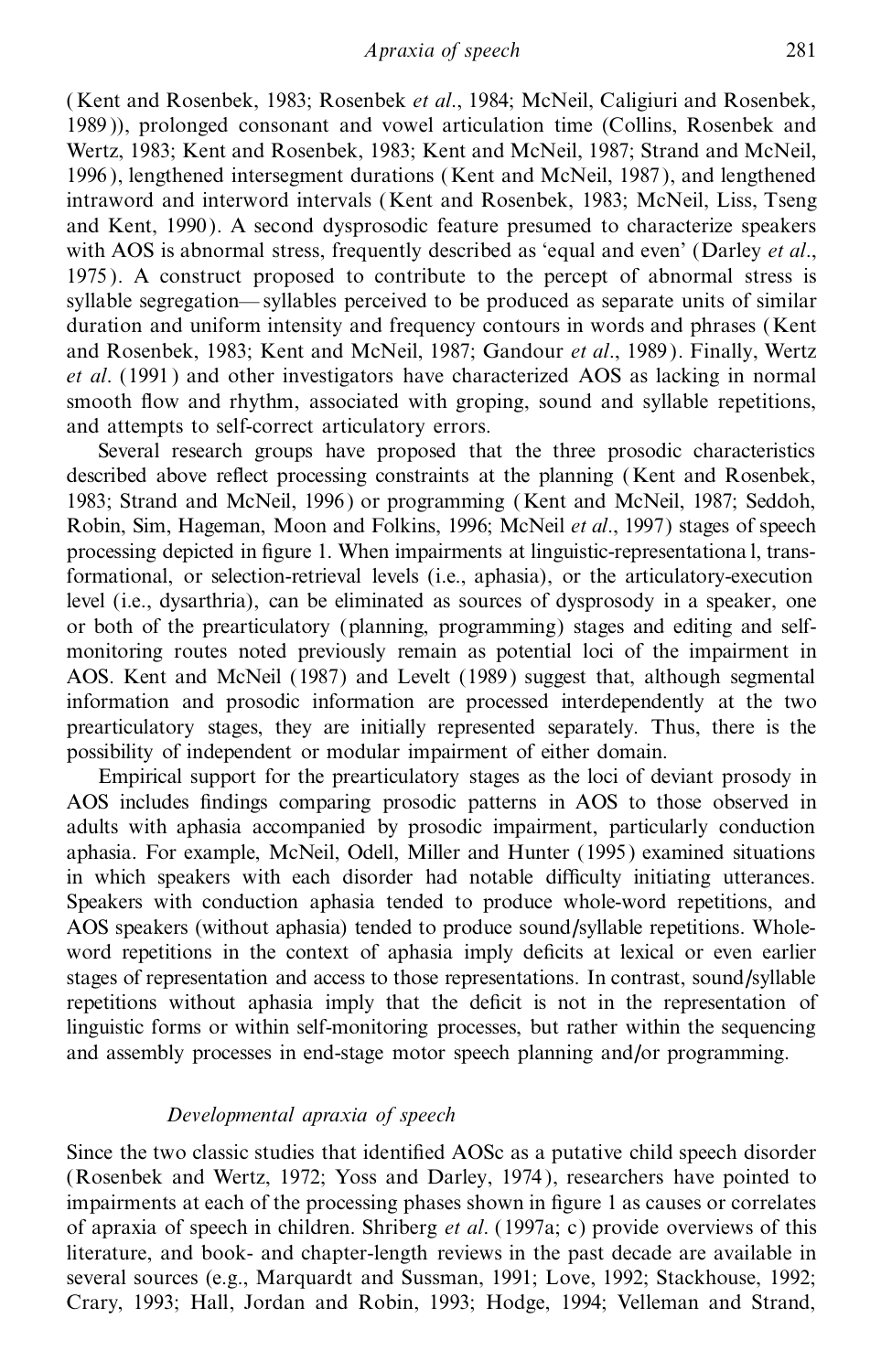1994; Ozanne, 1995; Hodge, 1998). More recent empirical studies, theoretical proposals, and internet dialogue (e.g., Apraxia Kids Listserve; Dewey, 1995; Thoonen, Maassen, Gabreels, Schreuder and de Swart, 1997; Code, 1998; Davis, Jakielski and Marquardt, 1998; McCabe, Rosenthal and McLeod, 1998; Strand, 1998; Thoonen, 1998; Velleman, 1998; Skinder, Strand and Mignerey, 1999; Strand and Skinder, 1999) continue to speculate about both the diagnostic markers that define AOSc as a clinical entity and the psycholinguistic locus and possible neurological substrates (cf. Vargha-Khadem, Watkins, Price, Ashburner, Alcock, Connelly, Frackowiak, Friston, Pembrey, Mishkin, Gadian and Passingham, 1998; Bennett and Netsell, 1998) of the speech processing deficit that is pathognomonic of the disorder.

To date, perhaps the most promising research in AOSc involves neural imaging, molecular genetic analysis, and detailed speech-language studies of a large British kindred, approximately half of whom have a speech-prosody pattern that meets most check-list criteria for AOSc (Vargha-Khadem, Watkins, Alcock, Fletcher and Passingham, 1995; Fisher, Vargha-Khadem, Watkins, Monaco and Pembrey, 1998; Lai et al., 2000). One advantage of large-scale genetics studies, such as the British study and others currently underway at several research centres, is that investigators can relate phenotypes that vary considerably in expressivity and severity to alternative genotypic loci. The present study attempts to contribute to the available descriptions of this challenging child speech disorder toward an eventual explanatory account.

#### **Method**

#### *Participants*

#### *Acquired apraxia of speech*

Adult participants were obtained from two sources. Five conversational speech samples were available from the audiotape archives of the Speech Pathology Service, Veteran's Administration Hospital in Madison, WI (courtesy of J. C. Rosenbek). Each of the speakers had participated in one or more AOS studies over an approximately 16-year period (Kent and Rosenbek, 1982; 1983; Kent and McNeil, 1987; McNeil, Liss, *et al*., 1990; McNeil and Adams, 1991; Odell, McNeil, Rosenbek and Hunter, 1991; McNeil *et al.*, 1995; Liss, 1998). A total of 12 individuals were referred to the first author from five speech-language pathology service programmes in three Wisconsin cities. The request to clinicians in these programmes was to identify speakers whose primary communication disability was AOS with minimal or no aphasia. Each of the eight referring clinicians for these nine speakers was clinically certified by the American Speech-Language-Hearing Association and had 10-35 years of experience in the diagnosis and treatment of neurogenic speech-language disorders.

The inclusionary criterion for the adult participants was a clinical diagnosis of AOS, and exclusionary criteria were the absence of dementia, dysarthria, or substantial aphasia. Confirmation of the diagnosis of AOS was made by the first author, a certified SLP with 15 years of clinical and research experience discriminating AOS from other neurogenic speech-language disorders. Using the Wertz *et al*. (1991 ) inclusionary criteria, referred speakers were classified as potentially apraxic if they were perceived to demonstrate any one or more of the following four impairments:

- (a) difficulty initiating speech;
- (b) articulation errors, including sound-segment distortions and substitutions;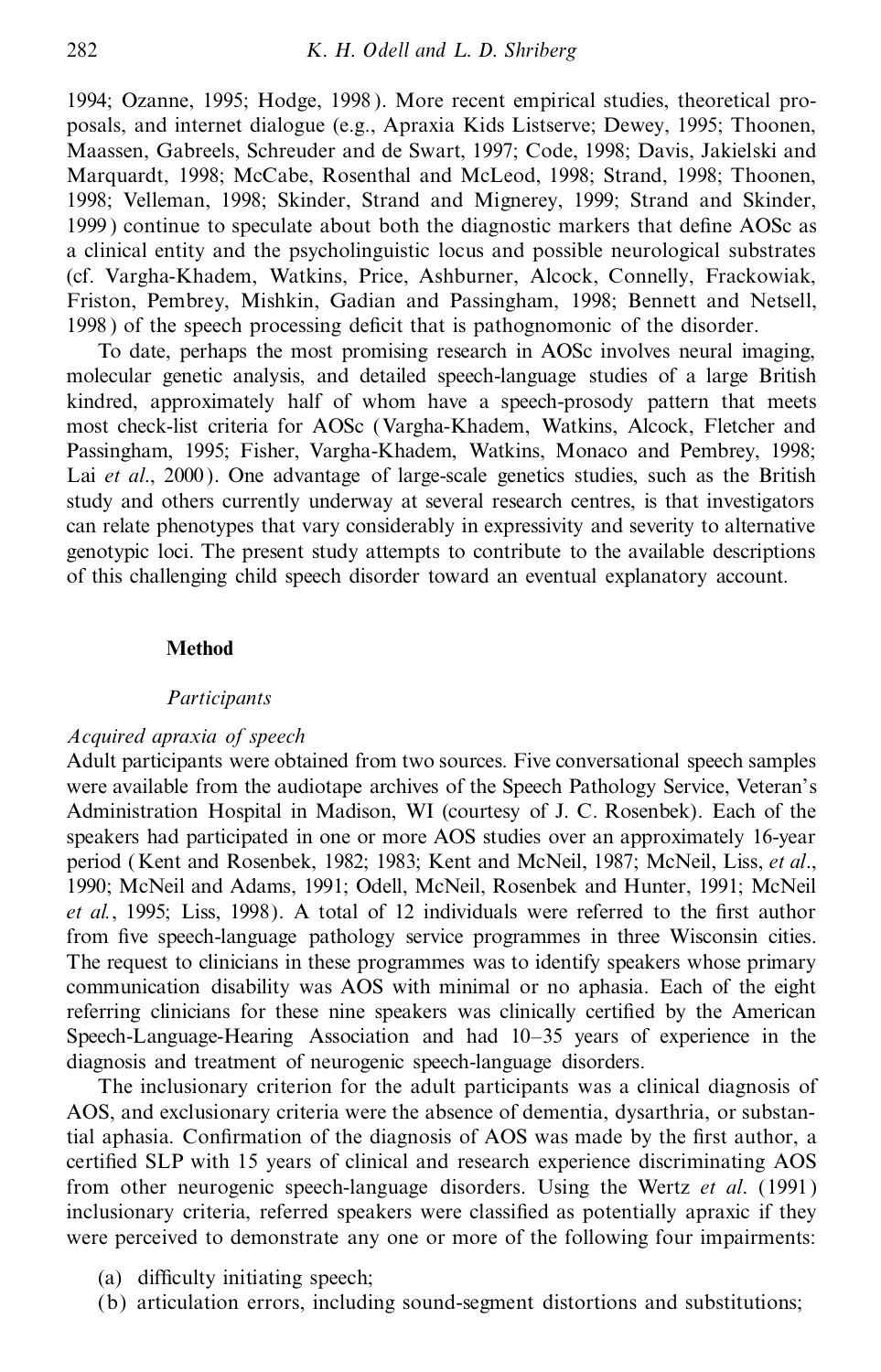- (c) sound/syllable repetitions; or
- (d) prosodic impairment, including slow rate and misplacement of stress.

Judgements of the occurrence and frequency of these speech-prosody characteristics were made from several sources: speakers' live- and audio-recorded responses during administration of the Apraxia Battery for Adults (ABA, Dabul, 1979), the verbal subtests from the Western Aphasia Battery (WAB, Kertesz, 1982) or the Boston Diagnostic Aphasia Examination (BDAE, Goodglass and Kaplan, 1983 ); and a conversational speech sample and/or spontaneous responses during the motor speech exam (Wertz and Rosenbek, 1976). Three of the 12 speakers referred to the first author were eliminated from further consideration because they failed to produce a minimum of 24 intelligible utterances in the conversational speech sample, a requirement for the prosody-voice analysis (Shriberg, Kwiatkowski and Rasmussen, 1990 ). A total of 13 of the 14 participants were classified as mild-moderate AOS on the ABA and the remaining speaker was classified as moderately impaired.

Supplemental tests were administered to identify conditions resembling AOS, specifically, substantial aphasia, dementia, hearing loss or dysarthria. The same basic assessment protocol was administered to all potential participants, excluding the five VA speakers who had been tested with different protocols. Criteria for the presence of aphasia followed the Darley (1982) definition. For nine of the 14 speakers, aphasia was ruled out by performance near or within criteria for normal individuals on the WAB ( Kertesz, 1982 ), the BDAE (Goodglass and Kaplan, 1983 ), the Porch Index of Communicative Ability (PICA, Porch, 1967 ), or the Revised Token Test (RTT, McNeil and Prescott, 1978). Although five of the eventual 14 speakers scored in the range typical of aphasic individuals based on either WAB or RTT, their aphasia was not considered to be the major barrier to communication. One of these five speakers (AOS1), who scored poorly on the WAB and RTT, often spoke in full and grammatical sentences without substantial word-finding difficulty. A nonstandardized language task administered to another of these five speakers (AOS14) confirmed this speaker's ability to comprehend complex three-step auditory and written commands and to name pictures. On oral expressive language tasks, the eventual 14 speakers with AOS did not produce language that was indicative of aphasia; sentences produced were normal in lexical selection, grammatical structure, and length. Performance on the Coloured Progressive Matrices (Raven, Court and Raven, 1990 ) indicated that the 14 participants were within the normal range on this non-language cognitive functioning task. On the Story Retelling subtests (immediate and delayed ) of the Arizona Battery for Communication Disorders in Dementia (ABCD, Bayles and Tomoeda, 1993 ), all AOS participants tested on this measure performed above the level associated with mild dementia. Finally, all speakers, except the VA speakers who were not tested on this protocol, passed the noninstrumental hearing screening test on the ABCD administered by the first author.

Absence of dysarthria in potential AOS participants was supported by information obtained from three sources: there were no entries indicating dysarthria in the medical records, there was no mention of dysarthria by the referring clinician, and there was no perceptual evidence of dysarthria as assessed by the first author during the motor speech exam (Wertz and Rosenbek, 1976 ). For all adults who met the study criteria and participated, clinical examination by the first author did not indicate notable abnormal tone or weakness. However, previous instrumental studies of speakers with relatively pure AOS have indicated deficits in force and position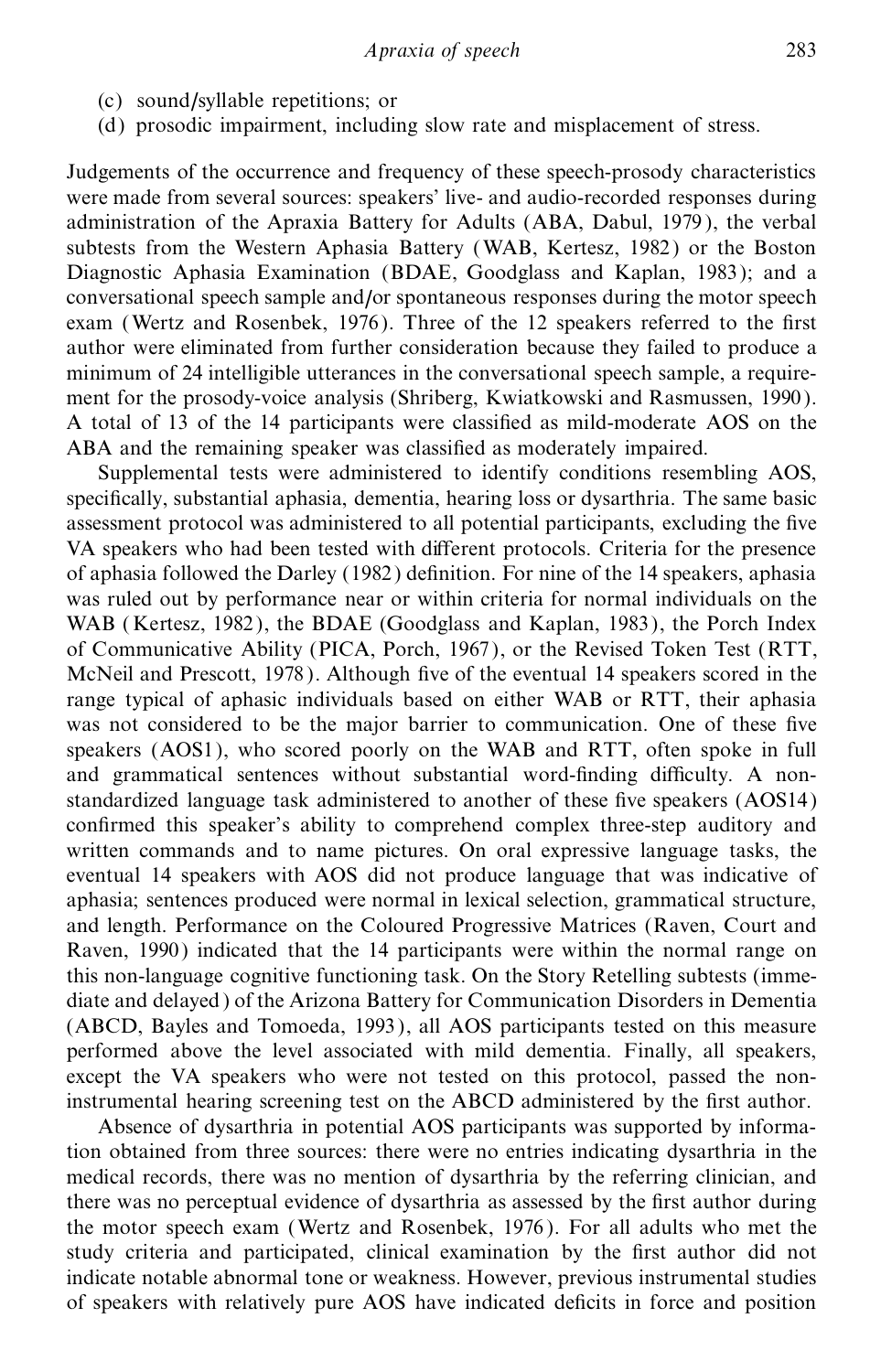control (McNeil, Weismer, Adams and Mulligan, 1990; Hageman *et al*., 1994 ) as well as in articulatory kinematics (cf. Hough and Klich, 1987; McNeil *et al*., 1989; Forest, Adams, McNeil and Southwood, 1991; McNeil and Adams, 1991 ). Therefore, in the absence of instrumental analyses, the present speakers cannot with certainty be said to have normal motor tone, reflexes, and co-ordination.

Table 1 is a summary of the demographic and assessment information for the 14 AOS speakers.

The study sample includes 12 males and two females, ranging in age from 50–81 years. All were native speakers of American English. None of the participants had premorbid histories of speech-language disorders. As shown in the column titled `MPO' (months post onset), length of time between the onset of brain damage and the speech-language assessment data used in the present study ranged from less than 1 month to 15 years. Each of the 14 speakers had a unilateral left hemisphere lesion in the distribution of the middle cerebral artery, as documented either by radiological reports or physician comments in the medical records. The most prevalent etiology was left cerebral vascular accident.

## *Developmental apraxia of speech*

Table 2 is a summary of the demographic and assessment information for 14 children with suspected AOSci. These speakers are a subsample of 25 children with suspected AOSci who were described in Shriberg *et al.* (1997c). The identification of AOSc for each child in the AOSc sample was based on a definition of AOSc adopted by the clinician-researcher making the diagnosis. The inclusionary criterion for the AOSci group was the presence of inappropriate stress codes in at least 20% of the 24 conversational speech utterances coded for prosody-voice (the other speakers in the AOSc group produced few utterances with inappropriate stress coding). Exclusionary criteria were the absence of hearing loss and dysarthria. Prosody-voice data on 11 of the 25 children in the Shriberg *et al*. series were obtained using a preliminary version of the Prosody-Voice Screening Profile (PVSP, Shriberg *et al.*, 1990; Shriberg, Kwiatkowski, Rasmussen, Lof and Miller, 1992); they could not be included in this study because their prosody-voice data could not be directly compared to the prosody-voice data for the adult speakers with AOS included in the present study. Prosody-voice data for the 14 children with suspected AOSci included in table 2 were coded by a transcriber with extensive research experience using the most recent, standardized version of the PVSP.

The assessment information, based on performance on standardized and informal tasks, was collected by six clinical researchers. These results were forwarded to the second author using a common data sheet. The conversationa l speech samples met technical and linguistic criteria used in prior studies of typical and atypical speech acquisition (Shriberg and Kwiatkowski, 1980; Shriberg, Austin, Lewis, McSweeny and Wilson, 1997b). As shown in table 2, two children had cognitive involvement and most were delayed in language comprehension and/or language production. Several children had oral nonverbal apraxia. Medical records indicated that none of the 14 children had histories of developmental or acquired brain damage or neurological disease.

#### *Analysis of the conversational speech samples*

## *Conversational speech sampling*

The speech samples for both speaker groups met criteria for conversational speech analyses developed and validated in prior work (Shriberg, 1986; 1993; Shriberg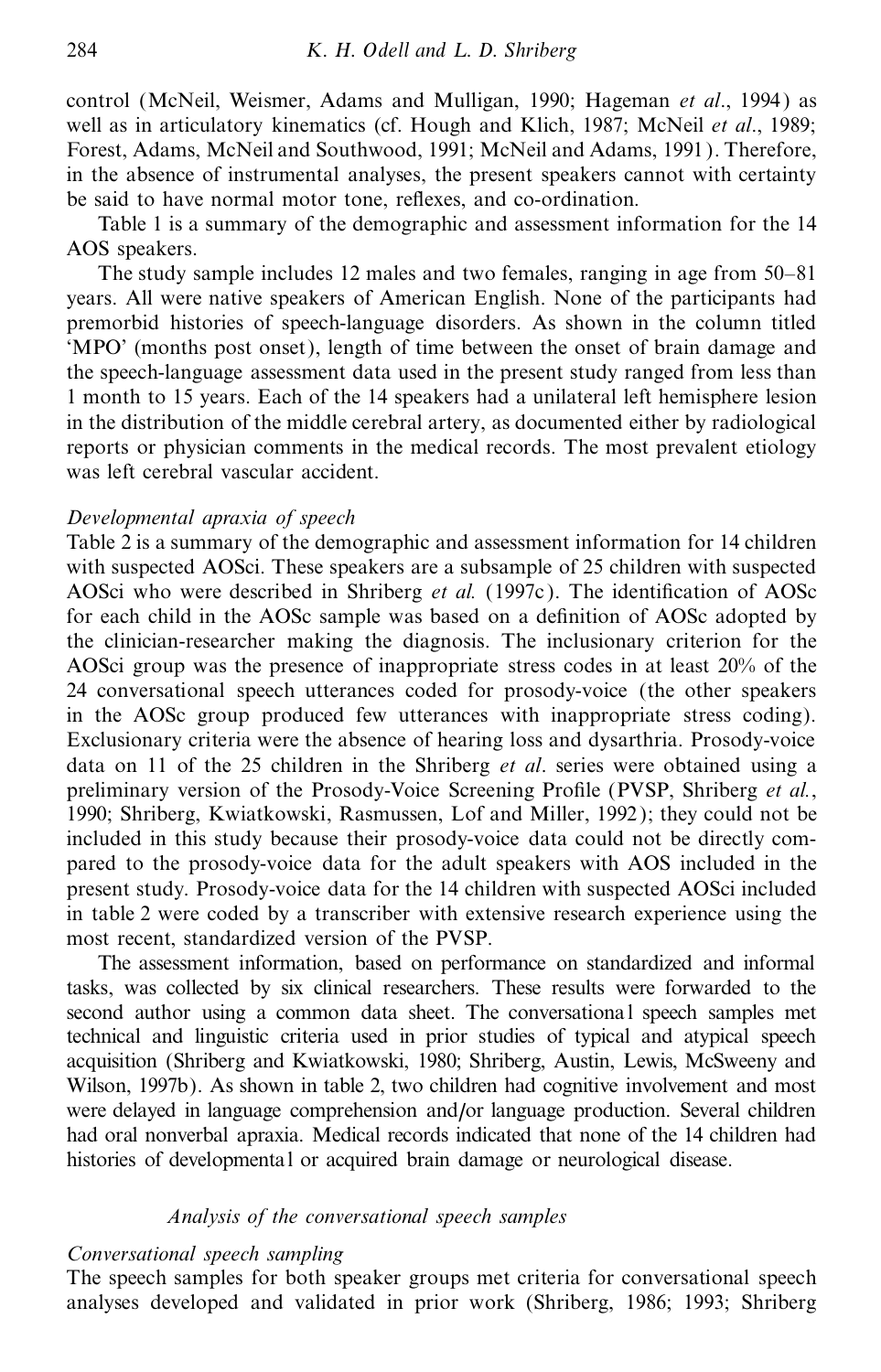| Participant          | Age (years) | Sex         | $\text{MPO}^{\text{a}}$ | Cognition                              | Motor               | Language                                   |
|----------------------|-------------|-------------|-------------------------|----------------------------------------|---------------------|--------------------------------------------|
| AOS1                 | 50          | ${\bf F}$   | 11                      | 27 <sup>b</sup><br>14, $13^e$          | 44, 32 <sup>c</sup> | 57 <sup>d</sup><br>9.46 <sup>f</sup>       |
| AOS <sub>2</sub>     | 50          | $\mathbf M$ | 180                     | 21 <sup>b</sup><br>$13, 13^e$          |                     | 93.60 <sup>d</sup><br>$13.74$ <sup>f</sup> |
| AOS3                 | 54          | $\mathbf M$ | 39                      | 30 <sup>b</sup>                        | 48, $49^{\circ}$    | 14.53 <sup>g</sup><br>118 <sup>h</sup>     |
| AOS4                 | 55          | $\mathbf M$ | 6                       |                                        |                     | 14.10 <sup>g</sup>                         |
| AOS5                 | 55          | $\mathbf M$ | 20                      | 32 <sup>b</sup><br>$11, 11^{\circ}$    |                     | $96.8^{d}$<br>$14.59$ <sup>f</sup>         |
| AOS6                 | 58          | $\mathbf M$ | 53                      | $35^{\rm b}$<br>14, $14^{\circ}$       | 43, 48 <sup>c</sup> | 117.50 <sup>h</sup><br>12.18 <sup>f</sup>  |
| AOS7                 | 59          | $\mathbf M$ | 98                      | 27 <sup>b</sup>                        | 47, $43^{\circ}$    | 14.66 <sup>g</sup><br>$116^h$              |
| AOS8                 | 62          | $\mathbf M$ | $\overline{c}$          | 24 <sup>b</sup><br>14, $14^e$          | 44, $42^{\circ}$    | 96.20 <sup>d</sup><br>$13.41$ <sup>f</sup> |
| AOS9                 | 62          | $\mathbf M$ | 64                      | $28^{\rm b}$                           | 50, $37^{\circ}$    | 14.33 <sup>g</sup><br>$113^h$              |
| AOS10                | 67          | $\mathbf M$ | 38                      | 32 <sup>b</sup><br>14, 14 <sup>e</sup> |                     | 96 <sup>d</sup><br>$14.59$ <sup>f</sup>    |
| AOS11                | 68          | $\mathbf M$ | 47                      |                                        |                     | $87.5^{\rm h}$<br>$11.72$ <sup>f</sup>     |
| AOS12                | 68          | $\mathbf F$ | 143                     | 34 <sup>b</sup><br>14, $13^{\circ}$    | 44, 47 <sup>c</sup> | 96.20 <sup>d</sup><br>$12.95$ <sup>f</sup> |
| AOS13                | 71          | $\mathbf M$ | $\overline{3}$          | 18 <sup>b</sup><br>$12, 13^e$          | $50, 50^{\circ}$    | $92.2^{\rm d}$<br>$12.14$ <sup>f</sup>     |
| $AOS14$ <sup>i</sup> | $8\sqrt{1}$ | M           | $\mathbf{1}$            |                                        |                     |                                            |

Table 1. *Demographic and assessment data for the adult speakers with apraxia of speech (AOS)*

*Note*. Dashes indicate data were not obtained.

<sup>a</sup> Months post onset (of brain damage).

<sup>b</sup> Coloured Progressive Matrices (Raven, Court and Raven, 1990).

c Oral and limb apraxia scores, respectively, on the Apraxia Battery for Adults (Dabul, 1979).

<sup>d</sup> Aphasia quotient on the Western Aphasia Battery (Kertesz, 1982).

e Raw scores on the Story Retelling task (immediate and delayed, respectively) on the Arizona Battery for Communication Disorders of Dementia (Bayles and Tomoeda, 1993).

f Raw overall score on the Revised Token Test (McNeil and Prescott, 1978).

<sup>g</sup> Overall score on the Porch Index of Communicative Ability (Porch, 1967).

h Score on the subtests of auditory comprehension, Boston Diagnostic Aphasia Examination (Goodglass and Kaplan, 1983).

i Formal tests were not administered.

and Kwiatkowski, 1980; 1982; 1994). Specifically, speech signals were technically adequate for narrow phonetic transcription and prosody-voice coding, and linguistic corpora were adequate for phonetic and phonologic analyses. Each participant in the AOS and AOSci groups had been engaged in a conversation with an experienced speech-language pathologist. The five adult speakers whose samples were obtained from archival records had been assessed by two clinical investigators; the first author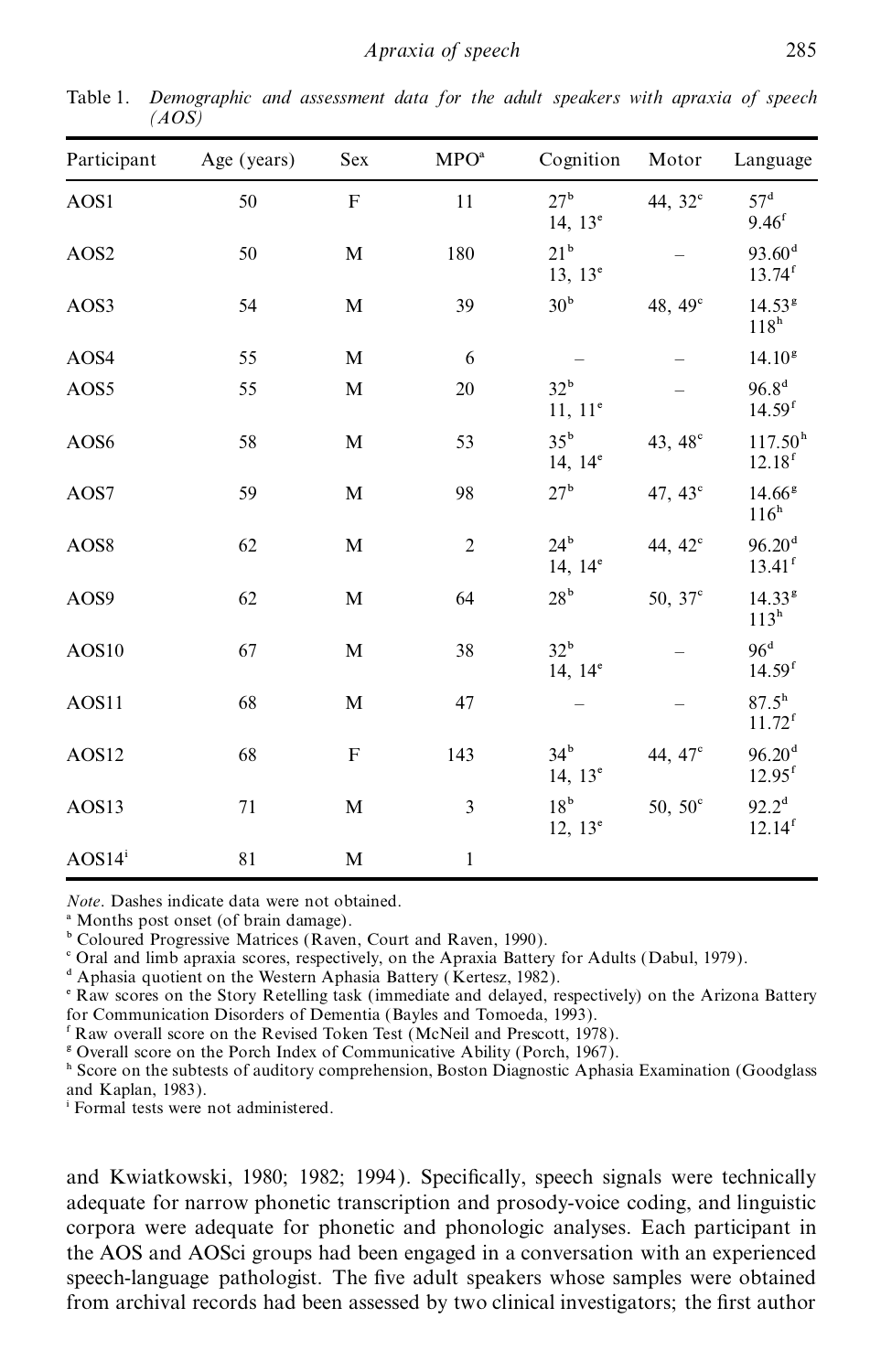| Participant        | Age<br>(years:months) | <b>Sex</b> | Cognition        | Language<br>Comprehension | Language<br>Production |
|--------------------|-----------------------|------------|------------------|---------------------------|------------------------|
| AOSci1             | 4:7                   | М          | LN <sup>a</sup>  | LN                        | LN                     |
| AOSci <sub>2</sub> | 4;8                   | F          | WNL <sup>b</sup> | <b>WNL</b>                | BAL <sup>c</sup>       |
| AOSci3             | 4;9                   | F          | <b>WNL</b>       | LN/WNL                    | <b>BAL</b>             |
| AOSci4             | 5;4                   | М          | <b>WNL</b>       | <b>WNL</b>                | <b>BAL</b>             |
| AOSci <sub>5</sub> | 5;4                   | F          | <b>WNL</b>       | <b>BAL</b>                | <b>BAL</b>             |
| AOSci6             | 5:7                   | М          | <b>WNL</b>       | <b>WNL</b>                | <b>BAL</b>             |
| AOSci7             | 5:10                  | М          | <b>WNL</b>       | LN/WNL                    | <b>BAL</b>             |
| AOSci <sub>8</sub> | 7:10                  | F          | <b>WNL</b>       | LN/WNL                    | <b>BAL</b>             |
| AOSci9             | 8:6                   | М          | <b>WNL</b>       | <b>WNL</b>                | <b>BAL</b>             |
| AOSci10            | 9:11                  | М          | <b>BAL</b>       | <b>BAL</b>                | <b>BAL</b>             |
| AOSci11            | 12:11                 | М          | <b>BAL</b>       | <b>BAL</b>                | <b>BAL</b>             |
| AOSci12            | 13:6                  | М          | LN               | <b>BAL</b>                | <b>BAL</b>             |
| AOSci13            | 14:11                 | М          | WNL              | <b>WNL</b>                | <b>BAL</b>             |
| AOSci14            | 14:4                  | F          | WNL              | WNL                       | BAL                    |

Table 2. *Demographic and assessment data for the speakers with suspected developmental apraxia of speech and inappropriate stress (AOSci)*

a Low Normal.

**b** Within Normal Limits.

c Below Age Level: below one standard deviation from age level on a standardized test.

was the interlocutor for each of the remaining nine subjects. Six of the conversational samples from the children were obtained by the same experienced investigator at a large Midwestern hospital, and the remaining eight samples were obtained by five clinical investigators at five research sites in North America.

## *Transcription and prosody-voice coding*

All speech samples were transcribed and prosody-voice coded by three research transcribers with extensive experience using systems for narrow transcription (Shriberg, Kwiatkowski and Hoffmann, 1984; Shriberg and Lof, 1991; McSweeny and Shriberg, 1995; Shriberg and Kent, 1995 ) and prosody-voice coding (Shriberg *et al*., 1990; Shriberg *et al*., 1992 ). The transcribers were provided with only age and sex information for each audio-taped speech sample. For the 14 children with suspected AOSci, the most experienced transcriber had transcribed and coded each of the samples approximately 3 years earlier in the context of a larger study of child speech disorders.

Additional conversational speech samples from adults with neurogenic disorders were obtained by the first author to obviate possible transcription bias associated with the age of the adults with AOS in comparison to the children with AOSci, and possible bias associated with the percept of neurogenic disorder. Conversational speech samples from 11 adults with dysarthria and four adults with aphasia were obtained by the first author following the same protocol used with the 14 speakers with AOS. The age range of these speakers was similar to the age range of the speakers with AOS. The data set consisting of the randomized audiocassette tapes of all 29 adult speakers was assigned to two research transcribers for transcription and prosody-voice coding. Twenty-two of the samples were transcribed and prosody-voice coded by consensus by the two transcribers (Shriberg *et al*., 1984 ). The remaining seven randomly assigned samples were transcribed by the more experienced transcriber.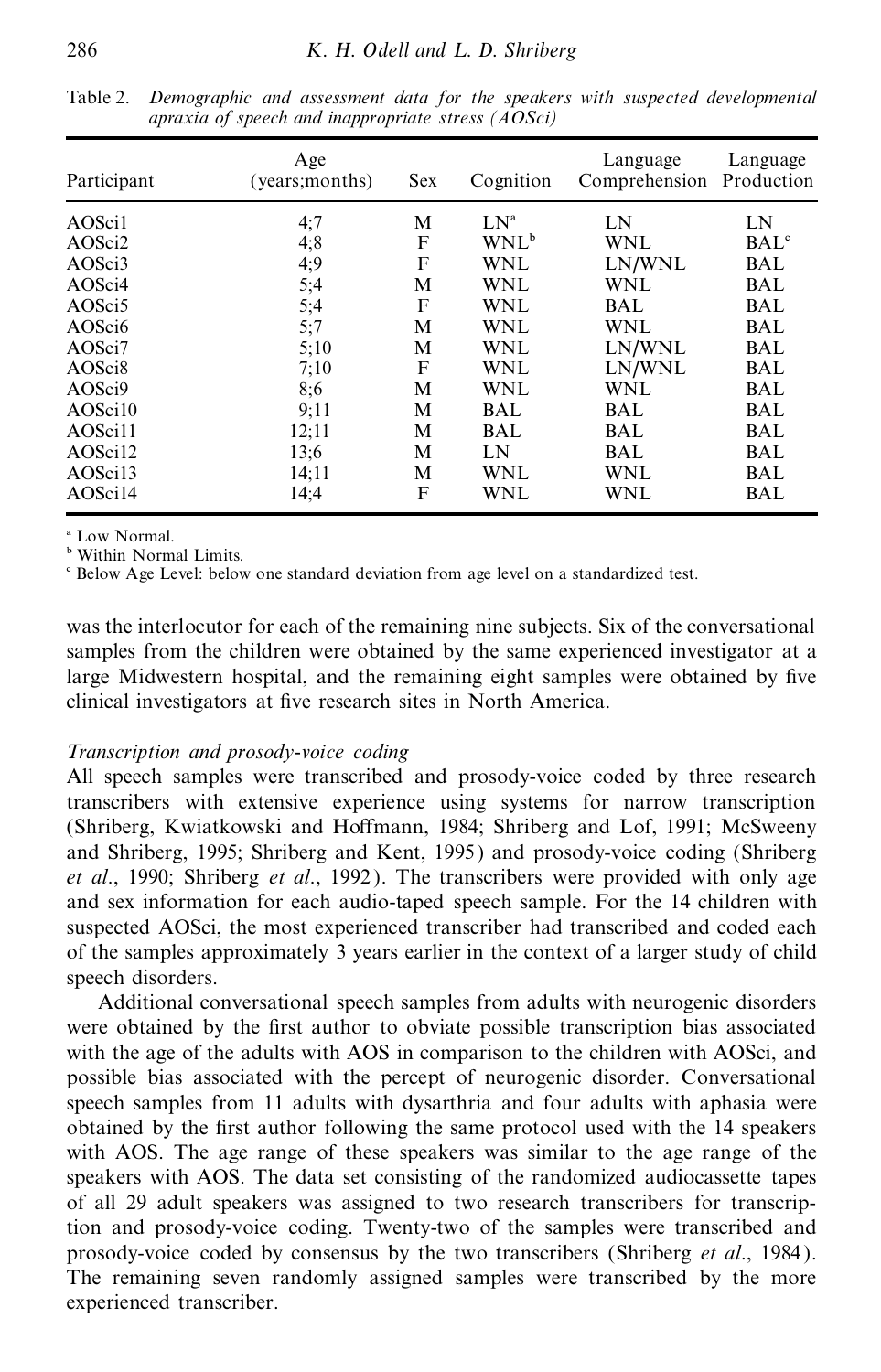# *Reliability*

Phonetic transcription and prosody-voice coding were error checked by a research assistant and processed by a suite of programs for speech and prosody-voice analysis (Programs to Examine Phonetic and Phonologic Evaluation Records (PEPPER), Shriberg, 1986; 1993; Shriberg, Austin, Lewis, McSweeny and Wilson, 1997a; b). The suite of analyses includes a reliability program (PEPAGREE, Shriberg and Olson, 1988) that provides detailed information on transcription agreement; reliability of prosody-voice coding was hand computed. Segmental and suprasegmental reliability data for the child data were reported in Shriberg, Austin, *et al*. (1997b). Segmental and suprasegmental reliability data for each of the research transcribers in the present study have been reported in detail in McSweeny and Shriberg (1995 ) and updated in a recent reliability study in preparation. For the child data, interjudge prosody-voice coding agreement with the second author and another research transcriber on 28 randomly selected conversational samples from a tape archive ranged from 74% to 96% on the seven summative prosody-voice parameters to be described. Intrajudge agreement ranged from 85% to 99%. Interjudge and intrajudge samples for the transcribers who prosody-voice coded the adult samples are also in the 75-95% point-to-point agreement range on the seven summative prosody-voice variables.

#### *Prosody-voice analyses*

Detailed findings on the speech characteristics of study participants are not addressed in the present report. Speech data for the 14 children with AOSci are provided in Shriberg, Aram and Kwiatkowski (1997b; c) and speech data for 5 of the 14 adults with AOS have been reported in the previously cited studies conducted over the past two decades. The following review summarizes the major procedural elements of the PVSP method used for the prosody-voice analyses and referenced in the discussion of findings.

The PVSP is a perceptually based coding system used to profile a speaker's prosody and voice characteristics as obtained from conversational speech utterances. The first step after glossing utterances is to exclude utterances that meet criteria for the 31 exclusion codes shown at the top of figure 2. These codes concern both the adequacy of the signal for auditory-perceptual decisions and the content of each utterance relative to prosody-voice coding needs.

A total of 24 utterances that meet requirements are then coded to yield summative percentages on seven non-overlapping suprasegmental parameters: phrasing, rate, stress, loudness, pitch, laryngeal quality and resonance. Summative percentages for the seven codes are obtained from tallies on 31 subtype codes for inappropriate prosody-voice (see figure 2). Coders learn to discriminate each prosody-voice  $(PV)$ code by training practice that includes learning the perceptual criteria for each code and listening to several hundred audio-taped exemplars obtained from samples of child and adult speakers representing a wide spectrum of speech disorders, including speakers with motor speech disorders (Shriberg *et al*., 1990 ).

Some of the 31 inappropriate PV subcodes shown in figure 2, themselves, have subcodes. As discussed later, for example, the subcode for inappropriate sentential stress, PV15: Excessive/Equal/Misplaced Stress, includes four types of behaviour that coders annotate as the basis for their assignment of PV15 (excessive-equal stress, misplaced stress, blocks, and prolongations). Thus, the prosody-voice analyses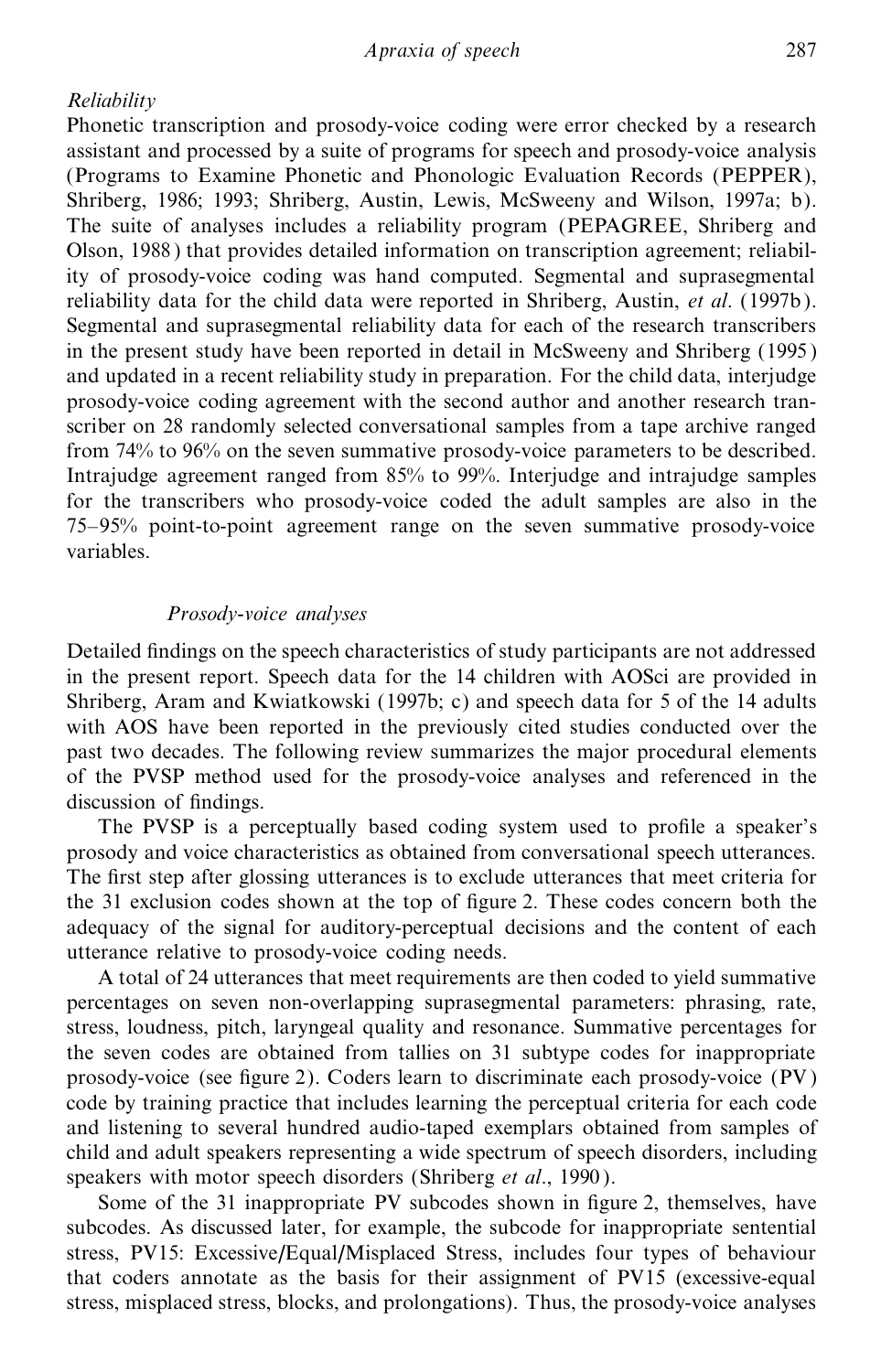# **Exclusion Codes**

| Content/Context                                                                                                                                                                                                                                                                   | Environment                                                                                                           | Register                                                                                                 | <b>States</b>                                                                                                                                                 |  |
|-----------------------------------------------------------------------------------------------------------------------------------------------------------------------------------------------------------------------------------------------------------------------------------|-----------------------------------------------------------------------------------------------------------------------|----------------------------------------------------------------------------------------------------------|---------------------------------------------------------------------------------------------------------------------------------------------------------------|--|
| C1 Automatic Sequential<br>C2 Back Channel / Aside<br>C3 I Don't Know<br>C4 Imitation<br>C5 Interruption/<br>Overtalk<br>C6 Not 4 (+) Words<br>C7 Only One Word<br>C8 Only Person's Name<br>C9 Reading<br>C10 Singing<br>C11 Second Repetition<br>C12 Too Many<br>Unintelligibles | E1 Interfering Noise<br>E2 Recorder Wow/<br>Flutter<br>E3 Too Close to<br>Microphone<br>E4 Too Far from<br>Microphone | R1 Character Register<br>R2 Narrative Register<br>R3 Negative Register<br>R4 Sound Effects<br>R5 Whisper | S1 Beich<br>S2 Cough/Throat Clear<br>S3 Food in Mouth<br>S4 Hiccup<br>S5 Laugh<br>S6 Lip Smack<br>S7 Body Movement<br>S8 Sneeze<br>S9 Telegraphic<br>S10 Yawn |  |

# **Prosody-Voice Codes** Prosody

| Phrasing                                                                                                                                                                                                                         | Rate                                                                                                     | <b>Stress</b>                                                                                                                                    |
|----------------------------------------------------------------------------------------------------------------------------------------------------------------------------------------------------------------------------------|----------------------------------------------------------------------------------------------------------|--------------------------------------------------------------------------------------------------------------------------------------------------|
| Appropriate<br>2 Sound / Syllable Repetition<br>3 Word Repetition<br>4 Sound/Syllable and<br>Word Repetition<br>5 More than One Word Repetition<br>6 One Word Revision<br>More than One Word Revision<br>Repetition and Revision | Appropriate<br>9 Slow Articulation / Pause Time<br>10 Slow/Pause Time<br>11 Fast<br>12 Fast/Acceleration | Appropriate<br>13 Multisyllabic Word Stress<br>14 Reduced/Equal Stress<br>15 Excessive/Equal/<br>Misplaced Stress<br>16 Multiple Stress Features |

# Voice

| Loudness                            | Pitch                                                                                                 | Quality                                                                                                                                                                                                     |  |  |
|-------------------------------------|-------------------------------------------------------------------------------------------------------|-------------------------------------------------------------------------------------------------------------------------------------------------------------------------------------------------------------|--|--|
| 1 Appropriate<br>17 Soft<br>18 Loud | Appropriate<br>19 Low Pitch/ Glottal Fry<br>20 Low Pitch<br>21 High Pitch / Falsetto<br>22 High Pitch | Laryngeal Features<br><b>Resonance Features</b><br>Appropriate<br>Appropriate<br>23 Breathy<br>30 Nasal<br>24 Rough<br>Denasal<br>31<br>25 Strained<br>32<br>Nasopharyngeal<br>26 Break/Shift/<br>Tremulous |  |  |
|                                     |                                                                                                       | Register Break<br>27<br>28 Diplophonia<br>29 Multiple Laryngeal<br>Features                                                                                                                                 |  |  |

*Figure 2. Prosody-Voice Profile key for the categories and codes shown in figure 3.* 

to be reported involve between-group prosody-voice comparisons at the level of summative percentages, subordinate code percentages, and, for one variable, third level subordinate codes.

Parametric descriptive statistics (means, standard deviations) were used for numeric and graphic summaries. For inferential statistical analyses, nonparametric tests (Wilcoxon-Mann-Whitney test of rank differences) were deemed necessary due to the small cell sizes, the distributional characteristics of some of the variables, the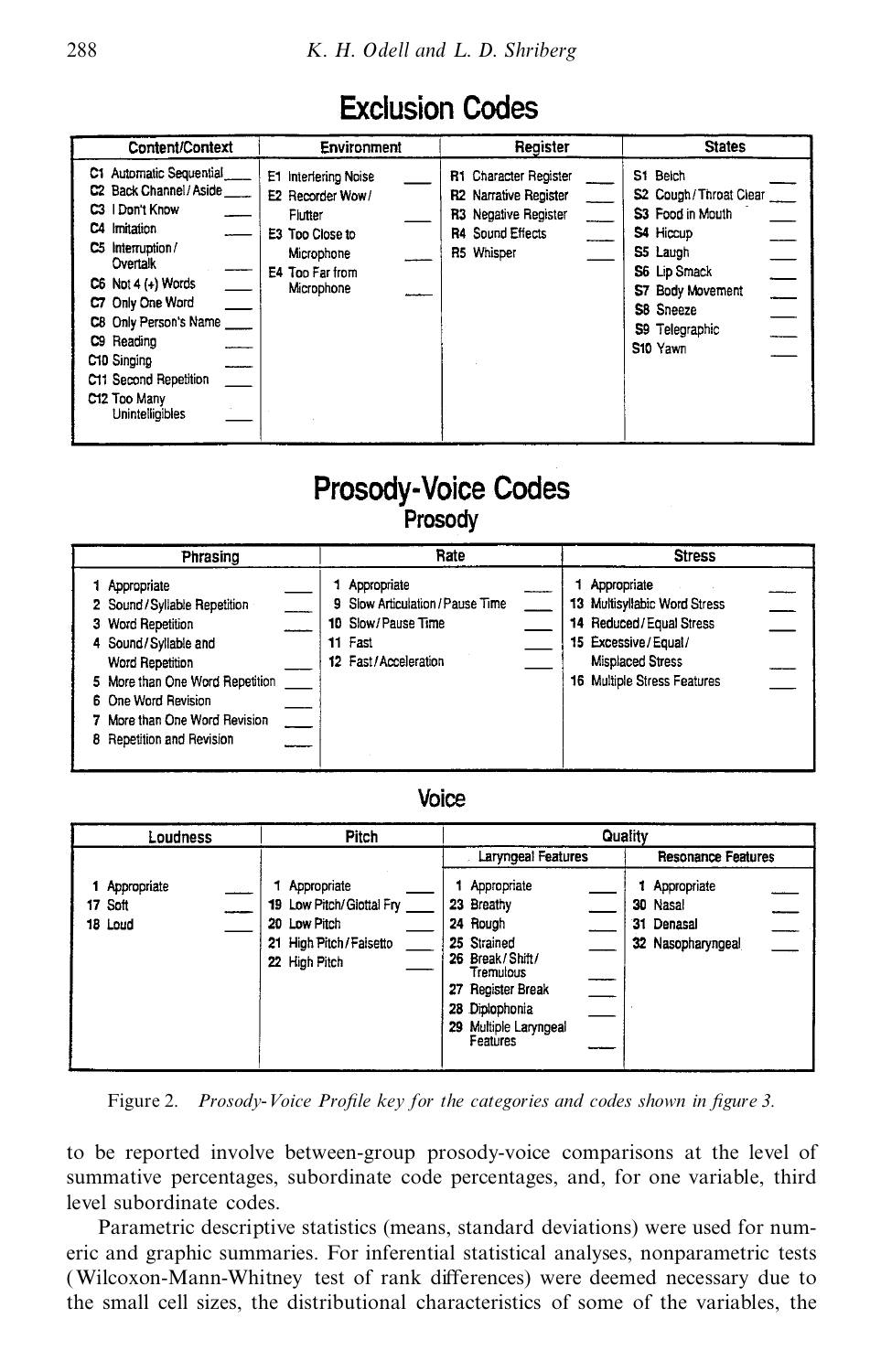large number of  $0\%$  and  $100\%$  scores, and the often unequal standard deviations for each group-wise comparison (Siegel and Castellan, 1988 ). The null hypothesis for all comparisons was that the averaged prosody-voice profiles of the two speaker groups were not significantly different, but no precedent data were available from which effect sizes could be derived to estimate the power of rejecting the null hypothesis. For the goals of the study, each of the seven prosody-voice domains was considered a separate, family-wise dependent variable. To avoid potential Type II errors due to the limited cell sizes, Bonferroni alpha level corrections were not applied to the inferential statistics used in the additional analyses in each domain.

#### **Results**

Figure 3, panel A, termed a *Prosody-Voice Profile*, is a panel from a PEPPER printout (Shriberg, 1993) that compares the group-averaged performance of the AOS and AOSci speakers.

The top section of the panel provides numeric data (means, standard deviations) for the seven prosody-voice characteristics and the lower section is a graphic display of the mean data for each speaker group. The data points in the graph are the mean percentage of utterances for each group coded as appropriate for each prosodyvoice domain. The two bold horizontal dashed lines in Panel A indicate the 90% cut off for 'pass' and the 80% cut off for 'questionable pass' on the PVSP.

Statistically significant Wilcoxon-Mann-Whitney rank-order differences (indicated by boxes in the numeric section of figure 3, panel  $A$ , and conventional alphalevel symbols in the graphic section) were obtained for the domains of phrasing, rate, stress, loudness, quality, and resonance. The summative quality data points reflect utterances with inappropriate laryngeal quality and/or inappropriate resonance quality; the present analysis focuses individually on the two quality variables. Figure 3, panel B, provides graphic and inferential statistical findings for the 15 inappropriate phrasing, rate, and stress subcodes, including Wilcoxon-Mann-Whitney between-group statistical comparisons.

Table 3 is a per-participant summary of the summative codes for the five prosodyvoice variables on which groups differed statistically, and table 4 provides grouped data on subcodes for phrasing, rate, and stress. The following reviews of group and per-participant findings for each of the five prosody-voice variables reference the information in figure 3 and tables 3 and 4.

#### *Phrasing*

As shown in the numeric and graphic sections of figure 3, panel A, AOS speakers produced a significantly lower percentage of utterances with appropriate phrasing (55.3%) compared to AOSci speakers (88.7%,  $p=0.0004$ ). As indicated by the Wilcoxon-Mann-Whitney test results in figure 3, panel B, AOS speakers averaged significantly more utterances with inappropriate phrasing on five of the seven inappropriate phrasing codes. All AOS speakers had one or more inappropriate phrasing codes (table 3), ranging from one instance of one code (one speaker) to more than 10 instances across several codes (six speakers). Of the 14 speakers with AOS, 12 had 20% or more of their utterances coded for inappropriate phrasing.

Additional examination of the patient records for the two AOS speakers with questionably appropriate or appropriate (i.e.,  $> 80\%$ ) phrasing (AOS1, AOS3) was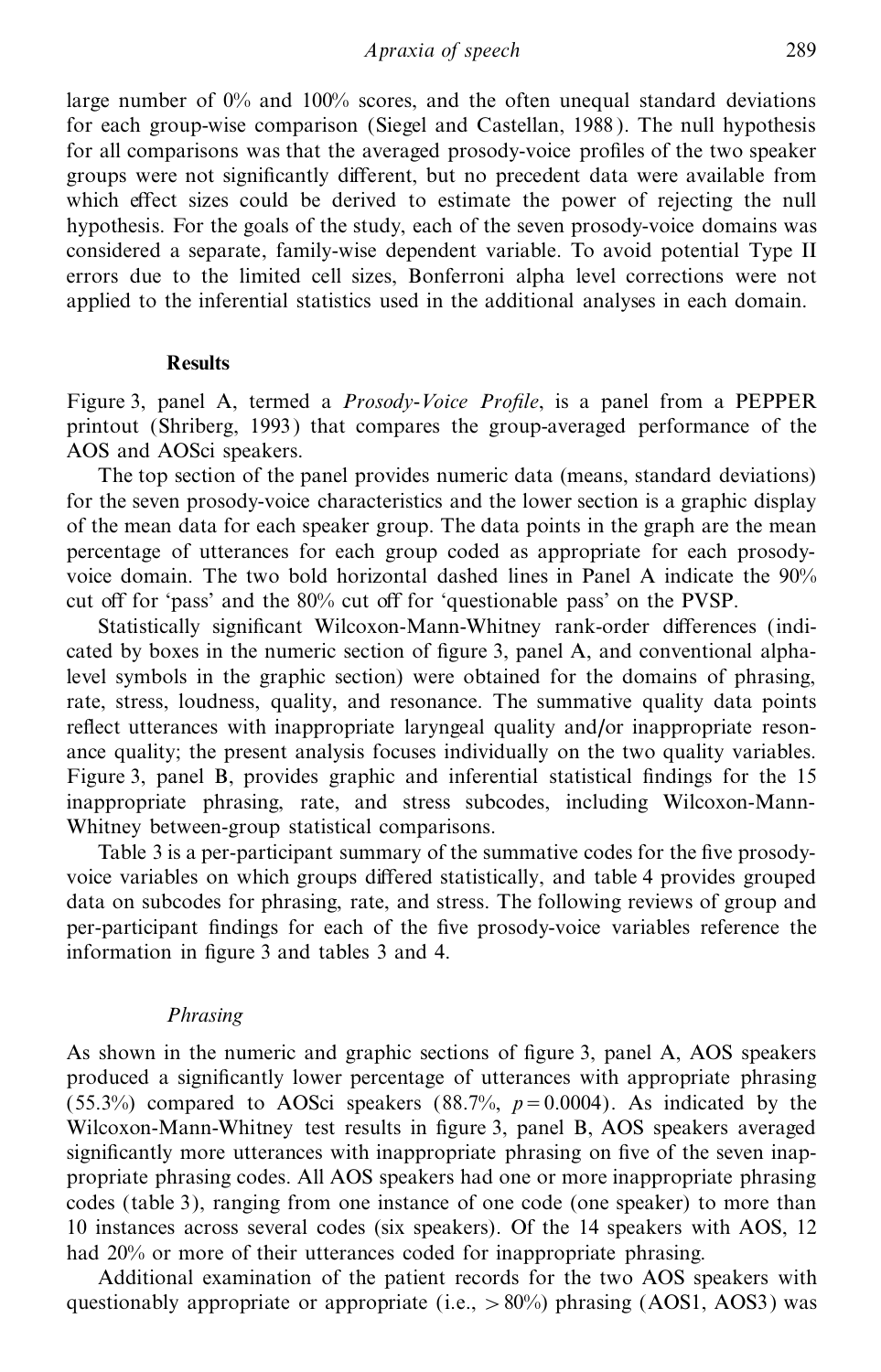

Figure 3. *Prosody-Voice ProWle comparison of adult speakers with apraxia of speech (AOS [unWlled triangles]) and speakers with developmental apraxia of speech and inappropriate stress (AOSci [Wlled triangles]). See text for a description of the information in Panel A (top) and Panel B (bottom).*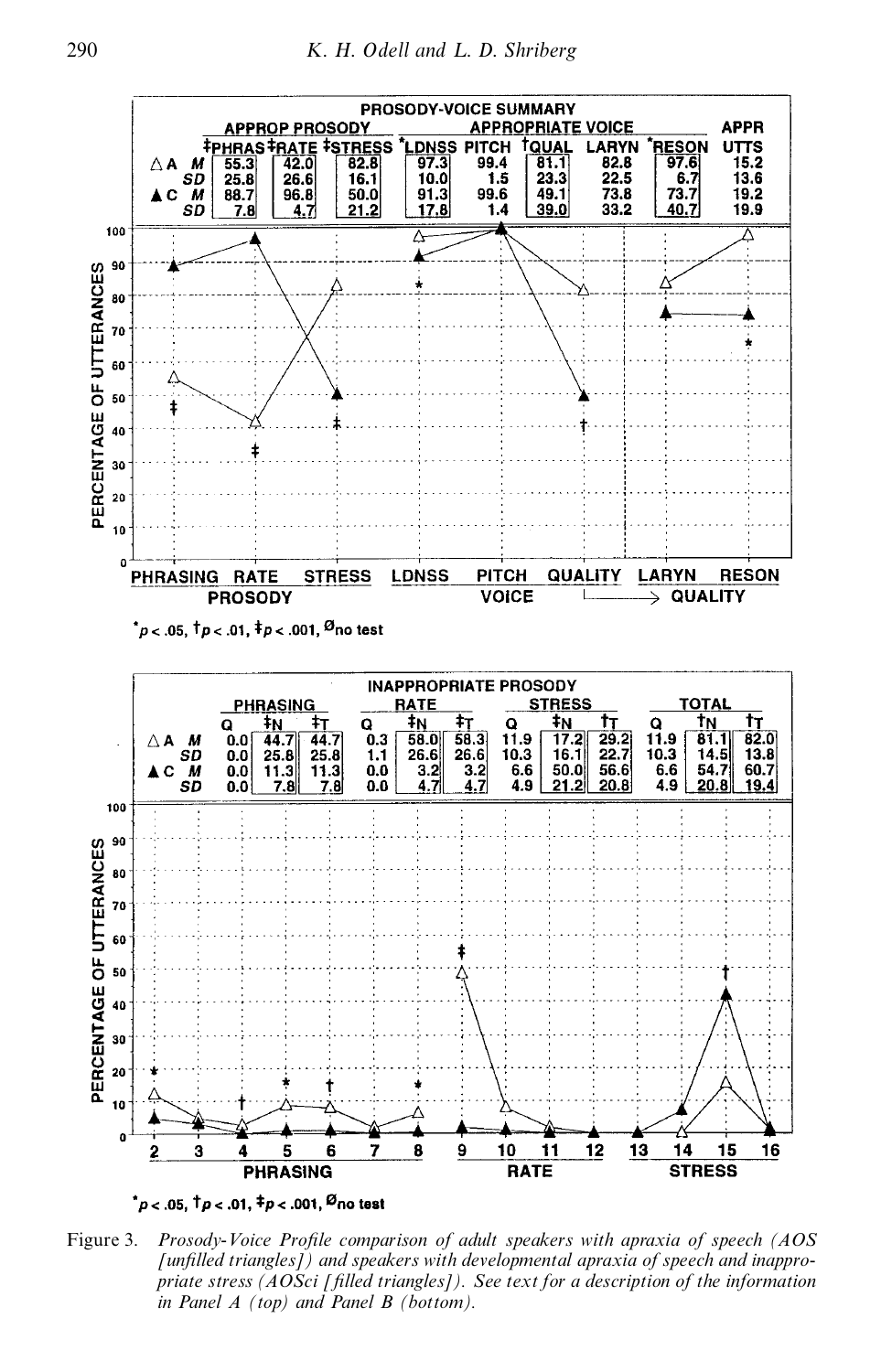| Participant       | Phrasing | Rate           | <b>Stress</b> | Laryngeal<br>quality | Resonance<br>quality | PCC <sup>a</sup> |
|-------------------|----------|----------------|---------------|----------------------|----------------------|------------------|
| AOS speakers      |          |                |               |                      |                      |                  |
| AOS1              | 95.8     | 8              | 87.5          | 91.3                 | 100                  | 88               |
| AOS <sub>2</sub>  | 62.5     | 62             | 100           | $\theta$             | 100                  | 97.1             |
| AOS3              | 91.7     | $\overline{4}$ | 91.7          | 95.8                 | 95.8                 | 90.2             |
| AOS4              | 62.5     | 17             | 50            | 95.8                 | 100                  | 94.8             |
| AOS5              | 20.8     | 67             | 91.7          | 91.7                 | 95.8                 | 99.4             |
| AOS6              | 66.7     | 46             | 83.3          | 95.8                 | 100                  | 96.9             |
| AOS7              | 62.5     | $\theta$       | 75            | 87.5                 | 75                   | 89.1             |
| AOS8              | 41.7     | 79             | 58.3          | 91.7                 | 100                  | 90.8             |
| AOS9              | 75       | 29             | 91.7          | 95.8                 | 100                  | 96.2             |
| AOS <sub>10</sub> | 45.8     | 46             | 66.7          | 100                  | 100                  | 96.6             |
| AOS11             | 37.5     | 71             | 91.7          | 45.8                 | 100                  | 92.1             |
| AOS <sub>12</sub> | 75       | 83             | 100           | 87.5                 | 100                  | 99.4             |
| AOS13             | 12.5     | 50             | 100           | 33.3                 | 100                  | 93.1             |
| AOS14             | 23.8     | 33             | 71.4          | 47.6                 | 100                  | 95.1             |
| AOSci speakers    |          |                |               |                      |                      |                  |
| AOSci1            | 100      | 100            | 70            | 60                   | 90                   | 69.5             |
| AOSci2            | 86.7     | 100            | 73.3          | 86.7                 | 100                  | 71.9             |
| AOSci3            | 100      | 87.5           | 66.7          | 100                  | 100                  | 68.8             |
| AOSci4            | 86.4     | 86.4           | 27.3          | 81.8                 | 100                  | 79.3             |
| AOSci5            | 83.3     | 100            | 33.3          | 4.2                  | 100                  | 52.5             |
| AOSci6            | 100      | 100            | 52.6          | 94.7                 | 89.5                 | 42.8             |
| AOSci7            | 87.5     | 100            | 4.2           | 16.7                 | 91.7                 | 44.6             |
| AOSci8            | 80       | 95             | 45            | 90                   | 100                  | 87.2             |
| AOSci9            | 87.5     | 95.8           | 29.2          | 100                  | 70.8                 | 82.6             |
| AOSci10           | 85       | 95             | 40            | 78.9                 | 90                   | 68.8             |
| AOSci11           | 75       | 95.8           | 50            | 91.7                 | $\theta$             | 80.5             |
| AOSci12           | 83.3     | 100            | 66.7          | 29.2                 | 100                  | 88.2             |
| AOSci13           | 95.8     | 100            | 70.8          | 100                  | $\overline{0}$       | 82.3             |
| AOSci14           | 91.7     | 100            | 70.8          | 100                  | $\overline{0}$       | 68.1             |

Table 3. *Individual data for adult speakers with apraxia of speech (AOS) and child speakers with suspected developmental apraxia of speech and inappropriate stress (AOSci). The prosody-voice values are percentages of appropriate utterances in each category*

a Percentage of Consonants Correct (Shriberg, Austin, Lewis, McSweeny and Wilson, 1997a).

unrevealing. One of the two speakers (AOS3) was among the five speakers who had participated in many of the AOS studies in the past 15 years. The speech severity scores (i.e., PCC) of AOS1 and AOS3 were among the lowest of the speakers with AOS (see table 3). Scores on the cognitive and language measures for these speakers were not associated with their Phrasing scores.

AOSci speakers, both as a group (figure 3, panel B) and individually (table 3), had relatively few utterances coded as inappropriate phrasing. Three of the 14 AOSci speakers had 100% of their utterances coded as appropriate for phrasing, and only 1 of the remaining 11 children had more than five utterances ( $20\%$  of total utterances) coded for inappropriate phrasing on any of the seven subcodes. On inspection, the pro®le of the one AOSci speaker who did produce more than 20% of utterances with inappropriate phrasing did not differ from the other AOSci speakers across other prosody-voice or speech measures, but he was one of the speakers with below average levels on the cognitive and language measures.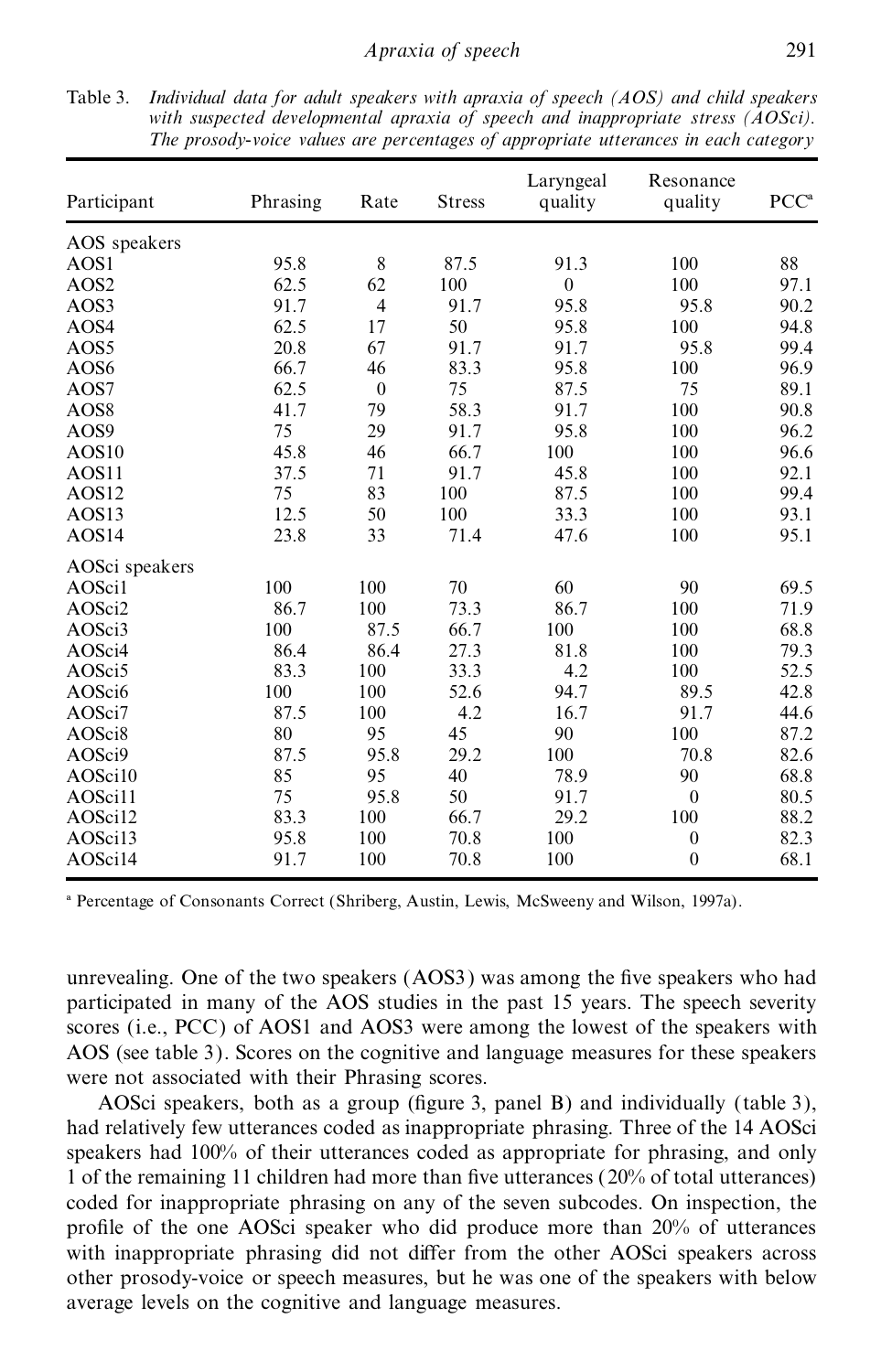|                      | AOS speakers | AOSci speakers |           |                |           |
|----------------------|--------------|----------------|-----------|----------------|-----------|
| <b>PVSP</b> category | Mean $\%$    | <b>SD</b>      | Mean $\%$ | <b>SD</b>      | $p$ value |
| Appropriate Phrasing | 55.3         | 25.8           | 88.7      | 7.8            | 0.0004    |
| PV <sub>2</sub>      | 12.3         | 8.7            | 5.1       | 5.8            | 0.0193    |
| PV3                  | 5.1          | 5.3            | 3.1       | 4.4            | 0.2998    |
| PV4                  | 2.8          | 3.7            | $\theta$  | $\theta$       | 0.0078    |
| PV <sub>5</sub>      | 8.6          | 10.8           | 1         | $\overline{c}$ | 0.0214    |
| PV <sub>6</sub>      | 7.9          | 6.8            | 1.2       | $\overline{2}$ | 0.0017    |
| PV7                  | 1.8          | 3.5            | 0.3       | 1.1            | 0.1473    |
| PV8                  | 6.3          | 7.6            | 0.6       | 1.5            | 0.0107    |
| Appropriate Rate     | 42           | 26.6           | 96.8      | 4.7            | 0.0000    |
| PV9                  | 48.2         | 32             | 1.9       | 3.7            | 0.0000    |
| <b>PV10</b>          | 7.7          | 18.6           | 0.9       | 2.6            | 0.1059    |
| <b>PV11</b>          | 2.1          | 4.5            | 0.3       | 1.1            | 0.1473    |
| <b>PV12</b>          | $\theta$     | $\theta$       | $\theta$  | $\theta$       | 1.0000    |
| Appropriate Stress   | 82.8         | 16.1           | 50        | 21.2           | 0.0004    |
| PV                   | 0.3          | 1.1            | 0.4       | 1.4            | 1.0000    |
| <b>PV14</b>          | 0.3          | 1.1            | 7.1       | 18.7           | 0.0631    |
| <b>PV15</b>          | 15.1         | 13.8           | 41.5      | 24.2           | 0.004     |
| <b>PV16</b>          | 1.5          | 3.5            | 0.7       | 1.8            | 0.705     |

Table 4. *Summative data (percentage appropriate utterances) and subcode data (percentage inappropriate utterances) for speakers with AOS and AOSci on Phrasing, Rate and Stress. See figure* 2 *for key to subcodes* 

#### *Rate*

Rate of speech in conversational contexts was considered appropriate by PVSP criteria when within normal limits for a speaker's age, dialect, and emotional state. Based on literature findings and local normative studies (cf. Shriberg *et al.*, 1990), the PVSP defines appropriate rate for children below 12 years of age as  $2-4$  syllables per second; for child and young adult speakers above age 12, the criterion is  $4-6$ syllables per second. For the more advanced ages of the adults with AOS in the present study, Duchin and Mysak's (1987) findings for rate (calculated as syllables per second including pause time) were considered appropriate reference data. Adult utterances in the current study were considered slow if their rates were below one standard deviation from the mean for their peer age group, as reported in the Duchin and Mysak data. For speakers aged 45–54 years, the reference criterion for appropriate rate was 3.39 ( $SD = 0.53$ ) syllables per second or higher; for speakers aged 55 $-64$  years, 3.55 ( $SD = 0.53$ ) syllables per second or higher; for speakers aged 65–74 years, 3.20 ( $SD = 0.50$ ) syllables per second or higher; and, for speakers aged 75 $-91$  years, 3.13 ( $SD = 0.51$ ) syllables per second or higher. Rates higher than 6 syllables per second were coded as inappropriately fast.

Using the above criteria for speakers in each age group, AOS speakers averaged 42% utterances with appropriate rate, whereas AOSci speakers averaged nearly 97% of utterances with appropriate rate (figure 3, panel  $\overline{A}$ ). As indicated in figure 3, panel B, the one statistically significant finding among the four rate subcodes was PV9: Slow Rate due to reduced articulation times and increased pause times. All AOS speakers (table 3) produced slow rate (PV9) on more than 15% of their utterances, ranging from 17% (AOS12) to 100% (AOS7) of utterances. Only one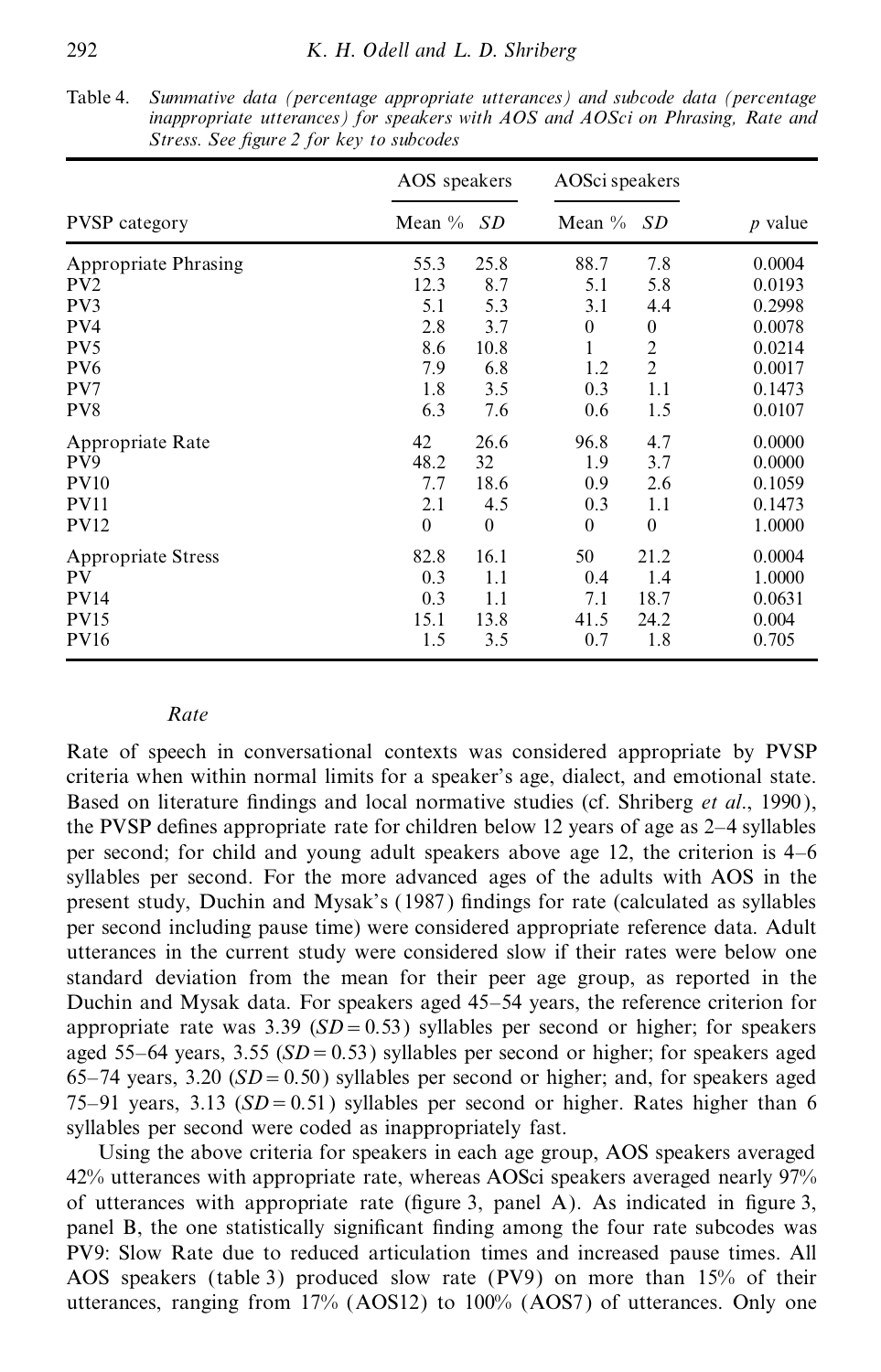speaker (AOS12 ) produced slow rate on fewer than 20% of her utterances, which met the PVSP criterion for 'pass' on this variable. This speaker was rated as having mild AOS (table 1) and was among the speakers with the highest speech scores  $(PCC = 99.4\%)$ . As shown in table 3, slow rate was rarely coded for any of the 14 AOSci speakers, ranging from 4% to 13% of utterances coded as PV9.

#### *Stress*

By design, the AOSci speakers were selected because fewer than 80% of their utterances met PVSP criteria for appropriate stress. The goal was to emphasize the subtype coded as PV15: Excessive/Equal/Misplaced Stress; for one of the 14 AOSci speakers ( $AOSc<sub>i</sub>9$ ), the significant stress deficit was limited to PV14: Reduced-Equal Stress. As shown in figure 3, panel A, AOSci speakers averaged significantly fewer utterances with appropriate stress (50.0%) compared to the average for the AOS speakers  $(82.8\%)$ . Among the four subcodes for stress in figure 3, panel B, the only subcode on which groups were significantly different was PV15: Excessive/Equal/ Misplaced Stress. As listed in table 4, an average of 41.5% of AOSci speakers' utterances were coded as PV15, whereas the average for AOS speakers was 15.1%. Three adults (AOS2, AOS12, AOS13 ) had 100% appropriate stress. Additional analysis of the profiles of the three adults with no inappropriate stress codes was unrevealing. Although each of these speakers with AOS had a relatively mild speech impairment and few utterances rated as slow, similar profiles were observed for the AOS speakers with at least one utterance coded as inappropriate stress. Among the AOS speakers with inappropriate stress, the percentage of utterances coded PV15 ranged from 8.3% (AOS3, AOS5, AOS9, AOS11) to 50% (AOS4). In comparison, the percentage of utterances with PV15 in the AOSci speakers ranged from 26.7% to 95.8%. Note that appropriate stress was variable in each AOSci speaker; none of the 14 speakers had inappropriate stress on all utterances.

An account of the subcodes for each occurrence of PV15: Excessive/Equal/ Misplaced Stress in AOS and AOSci speakers is central to the goals of this study. Recall that PV15 includes four types of third-level subcodes for inappropriate stress (cf. Shriberg *et al*., 1990 ). One subtype is excessive-equal stress, characterized by forceful, robotic-sounding monostress, including stressing of words that are normally unstressed. A second subtype is misplaced stress on a word relative to expected phrasal or emphatic stress assignment. A third subcode is a block on a sound, similar to those occurring in dysfluency. The fourth subcode is a prolongation of a consonant or vowel/diphthong anywhere in the word. The last two categories were included in PV15 because, when present, they were observed to yield the percept of misplaced stress.

Figure 4 provides percentages for each of these subcodes of PV15 for the two speaker groups. Data at this level were available for each of the 14 speakers with AOS transcribed for the present study. Data at this level were not available for all speakers with AOSci. AOSci9 did not have any utterances coded PV15 (each utterance with inappropriate stress was coded PV14), and for three additional AOSci speakers, PV15 codes had not been subcoded into the four subtypes on the original PVSP data sheets completed by transcribers in the prior study. The 14 AOS speakers had 60 utterances subcoded for PV15, and the 10 AOSci speakers eligible for this analysis had a total of 85 utterances in which one of the four PV15 subcodes was assigned. These totals were used as the denominators for the percentage values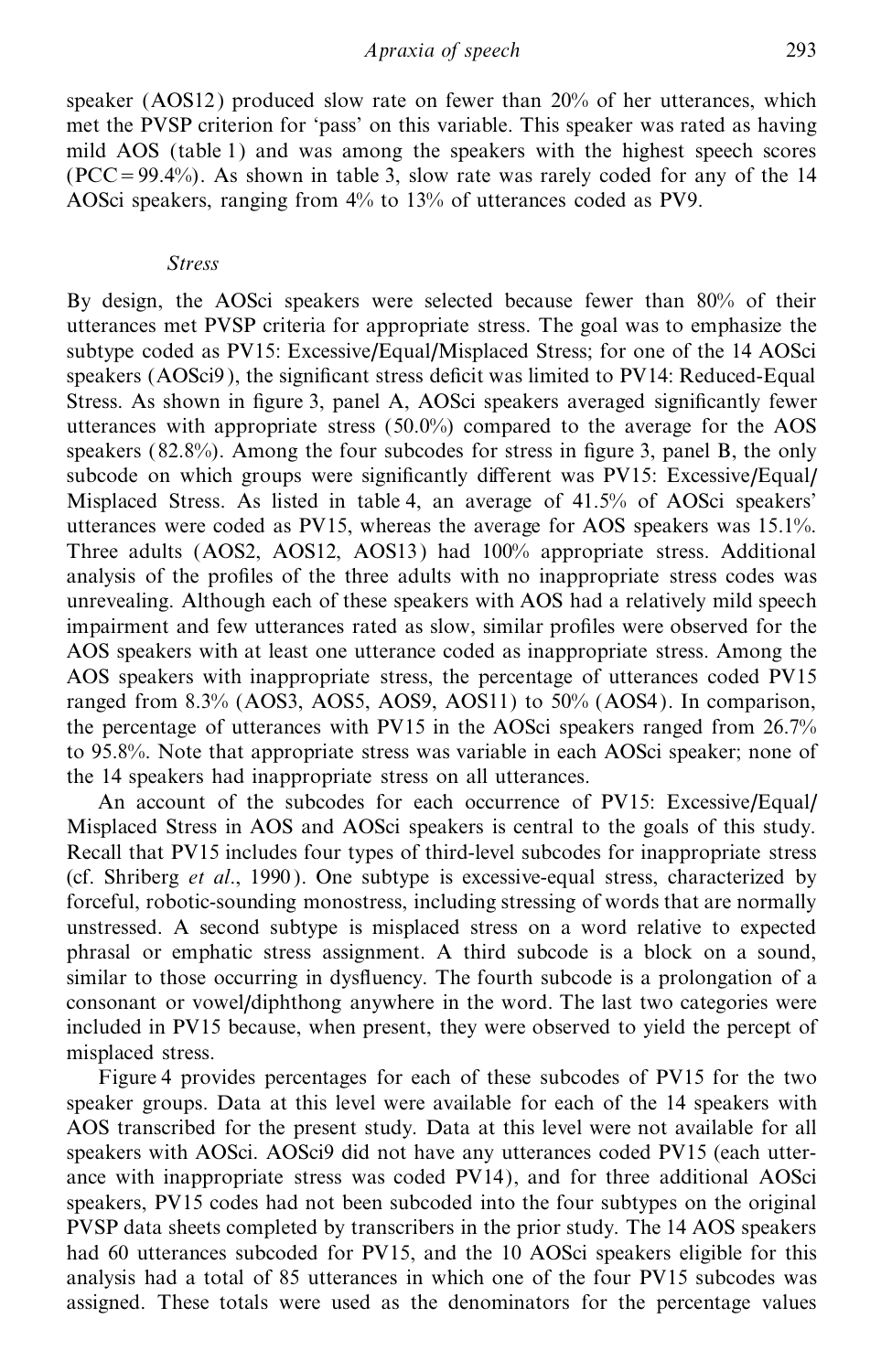

Figure 4. *Percentage of occurrence of each of the four subcodes for PV15: Excessive*/*Equal*/ *Misplaced Stress for adult speakers with apraxia of speech (AOS) and child speakers with developmental apraxia of speech and inappropriate stress (AOSci).*

shown in figure 4. The overall chi-square analysis was significant ( $\chi^2$  [3, 28] = 34.38,  $p=0.000$ ), as were the between-groups comparisons for excessive-equal ( $\gamma^2$  [1, 28]= 33.67,  $p=0.000$ ), prolongations ( $\chi^2$  [1, 28] = 22.32,  $p=0.000$ ), and blocks ( $\chi^2$  $[1, 28] = 9.78$ ,  $p = 0.002$ ). For the AOSci speakers, 71% of their PV15 codes was due to excessive-equal stress, compared to only 22% for the AOS speakers' PV15 codes. In contrast, a total of 67% of the AOS speakers' PV15 codes was due to soundlevel difficulties, coded as blocks or prolongations, whereas 16% of the AOSci speakers' PV15 codes was based on sound-level stress difficulties. Thus, although an average of 15% of AOS speakers' utterances was coded as having inappropriate (PV15) stress (figure 3),  $67\%$ , or nearly two-thirds, of these utterances were typologically different from the majority of the utterances coded as inappropriate stress (PV15) for the AOSci speakers.

#### *Subgroup analysis*

A supplementary analysis was conducted to compare subsets of speakers in each group with comparable stress deficits and normal cognitive-linguistic status. The AOS subgroup included the five adult speakers who produced fewer than 80% of their utterances with appropriate stress (AOS4, AOS7, AOS8, AOS10, and AOS14 ). The AOSci subgroup included those ten child speakers with cognitive and receptive language scores in the normal range (AOSci1 - AOSci4; AOSci6 - AOSci9; AOSci13 - AOSci14). Prosody findings were similar to those obtained for the analyses of the total groups reported above. As planned, the average stress scores for the two subgroups were essentially similar:  $AOS = 64.3\%$  and  $AOS$ ci $= 50\%$ . The distributions of subcodes in the two groups were markedly different, however, and consistent with the proportions reported above for the total group analysis. For the ten AOSci speakers, most (69%) of their PV15 codes were excessive/equal stress, with the remaining stress errors coded as prolongations (17%) or misplaced stress (15%). For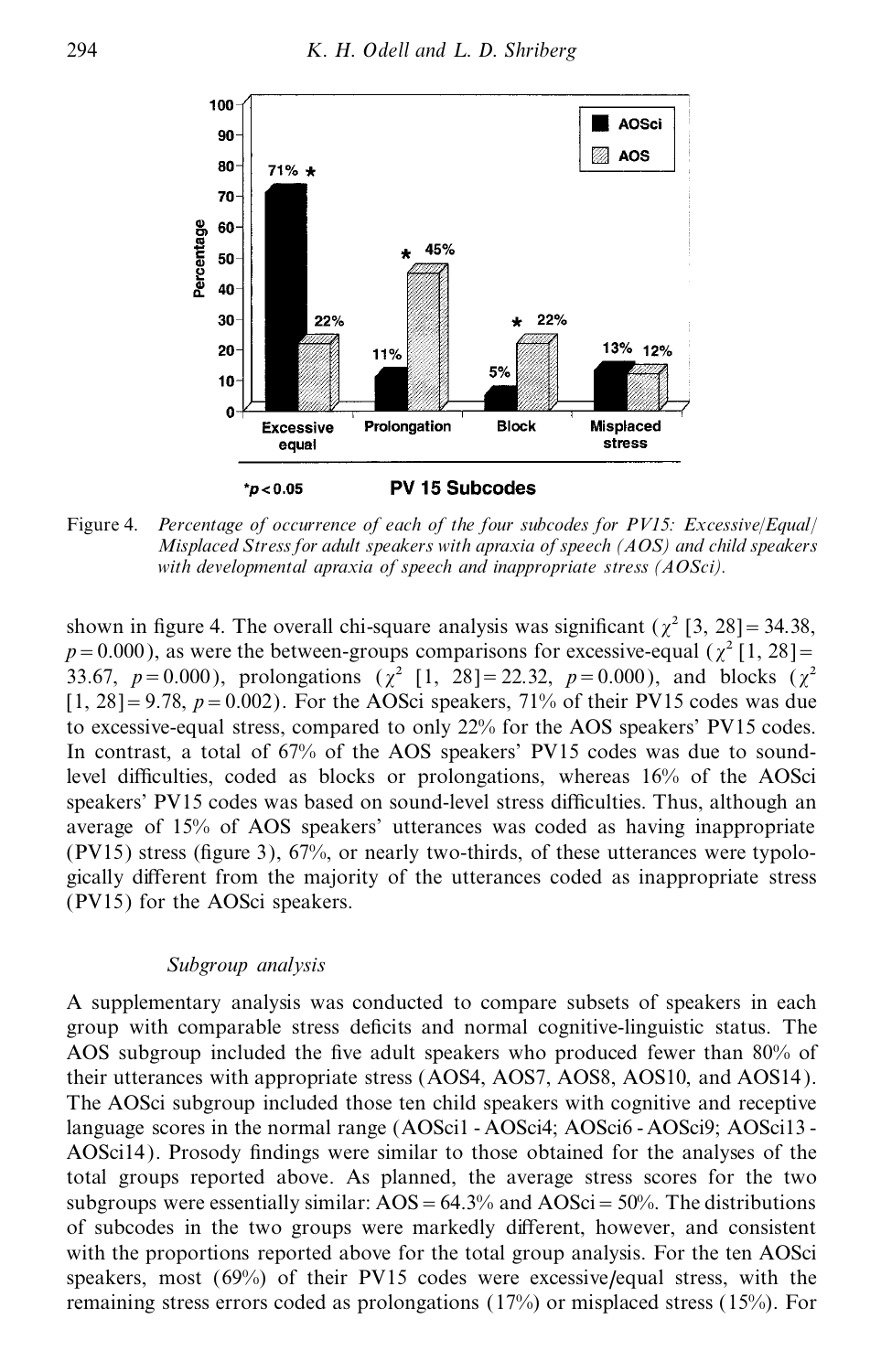the five AOS speakers, most  $(61%)$  of their PV15 codes were prolongations, with the remaining stress errors coded as blocks  $(24\%)$ , excessive/equal stress  $(6\%)$ , or misplaced stress  $(9%)$ . Findings for the phrasing and rate variables were also consistent with those reported previously for the total group analysis. The subgroup analysis indicated that, in comparison to the speakers with AOSci, speakers with AOS had lower scores on both phrasing (AOS: 47.3%, AOSci: 91.5%) and rate (AOS: 35%, AOSci =  $90.5%$ ).

#### *Loudness and resonance*

The remaining two statistically significant findings shown in figure 3 (excluding the summative finding for quality; see next paragraph) occurred for the voice variables of loudness and resonance. As indicated by the data in figure 3, panel A, the perceived loudness of speakers in both AOS and AOSci groups was in the normal range, but the average  $6\%$  difference between  $97\%$  appropriate loudness for the AOS speakers and 91% for the AOSci speakers was statistically significant. The inappropriate loudness code most often used for the AOSci speakers was PV18: Too Loud.

The statistically significant summative finding for quality, as shown in figure 3, panel A, was associated with significant differences in resonance quality. Whereas the averaged utterances for the AOS speakers were within the normal range (i.e., above 80% appropriate), an average of only 73.7% of utterances of AOSci speakers were judged to have appropriate resonance. As discussed in Shriberg *et al.* (1997b; c), most of the utterances judged as inappropriate resonance for the AOSci speakers were coded PV32: Nasopharyngeal Resonance. Additional analysis of this finding in the Shriberg *et al.* study indicated that these group-level findings were associated with only a few male adolescent speakers in the AOSci group, and the trend did not replicate when subgroups were blocked on age and sex.

#### *Summary*

Findings from the prosody-voice analyses indicate a triple dissociation between the prosody profiles for the two disorder groups. For the AOSci speakers' utterances, phrasing (88.7%) and rate (96.8%) were within the normal range, whereas approximately half of the utterances of the AOS speakers (phrasing: 53.3%; rate: 42.0%) were judged to be inappropriate on these variables. Conversely, whereas stress for the AOS speakers' utterances (82.8%) averaged in the normal range, half (50.0%) of the AOSci speakers' utterances met PVSP criteria for inappropriate stress. Examination of the subcodes for the stress variable for 10 of the 14 AOSci speakers indicated that 71% of their PV15 codes met criteria for excessive-equal stress, compared to 22% meeting these criteria for the 14 AOS speakers. Thus, whereas the majority of the AOSci speakers' stress errors included syllables, the majority (67%) of the AOS speakers' inappropriate stress was coded as sound-level blocks and prolongations. The per-participant data indicated that all or most of the speakers in each group contributed to those between-group averaged differences for the three prosody variables.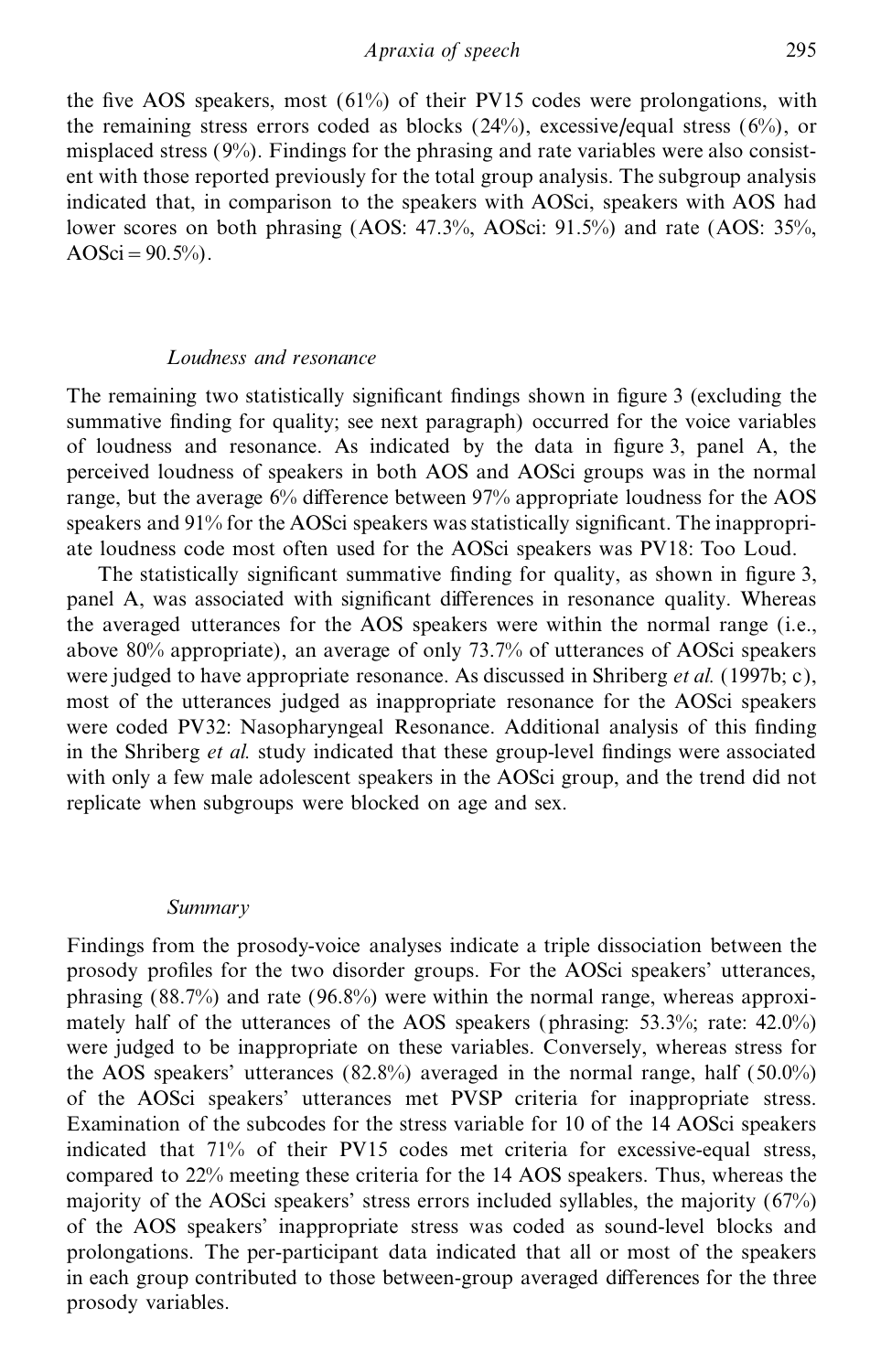#### **Discussion**

#### *Design issues*

Two constraints associated with the research design warrant initial consideration. First, the participants in the AOS and AOSci groups do not represent the full range of severity of involvement for these disorders. Because the PVSP procedure required that prosody-voice coding be obtained from conversational speech samples, eligible speakers had to be able to produce intelligible speech in sentence-length utterances. Generalizations from the present data cannot be made to persons with AOS or AOSci who do not meet this inclusionary criterion.

A second limitation concerns the methods used for data reduction, which included behavioural measures using auditory-perceptual criteria to transcribe speech and code inappropriate prosody-voice. Especially for the prosody-voice variables that are the focus of this study, additional and alternative measurement approaches, including instrumental analysis, could have yielded more detailed information on segmental and suprasegmental variables (cf. Kent, 1996). For example, if the speakers engaged in any nonverbal groping or struggle for articulatory positioning during the speech sample, it was lost to coding by the transcribers using auditory-perceptual coding from audiocassette recordings. As noted previously, some reports of both AOS and AOSc propose that such inaudible behaviours contribute significantly to the percept of disrupted fluency. Thus, the overall severity of fluency interruptions, coded as phrasing errors or stress (prolongations, blocks) in the PVSP, may have been underestimated for either or both groups due to sensitivity constraints inherent in the data reduction.

These design limitations should be viewed in relation to several potential design strengths, including:

- (a) the number and clinical representativeness of participants recruited for both disorder groups;
- (b) use of standardized methods for speech sampling, transcription, and prosody-voice analysis; and
- (c) transcription and prosody-voice coding by experienced transcribers who were unaware of each participant's clinical diagnosis.

Design issues are important to weigh in the following discussion, which considers the implications of findings separately for each disorder group, beginning with implications of findings for the loci of deficits in speakers with AOS.

## *Implications of findings for prosodic processing in AOS*

#### *Stress*

The AOS speakers produced approximately 83% of their utterances with appropriate stress. Three of the 14 AOS speakers had no utterances coded for inappropriate stress (although two of these three speakers had some utterances for which the coder was unsure whether stress was appropriate). These findings suggest that, for most utterances produced by the AOS speakers, information about sentential stress was accurately coded at the linguistic-representational level, retrieved appropriately at the selection-retrieval level, incorporated without error into a prearticulatory phonetic plan and kinematic program, accessed appropriately for production at the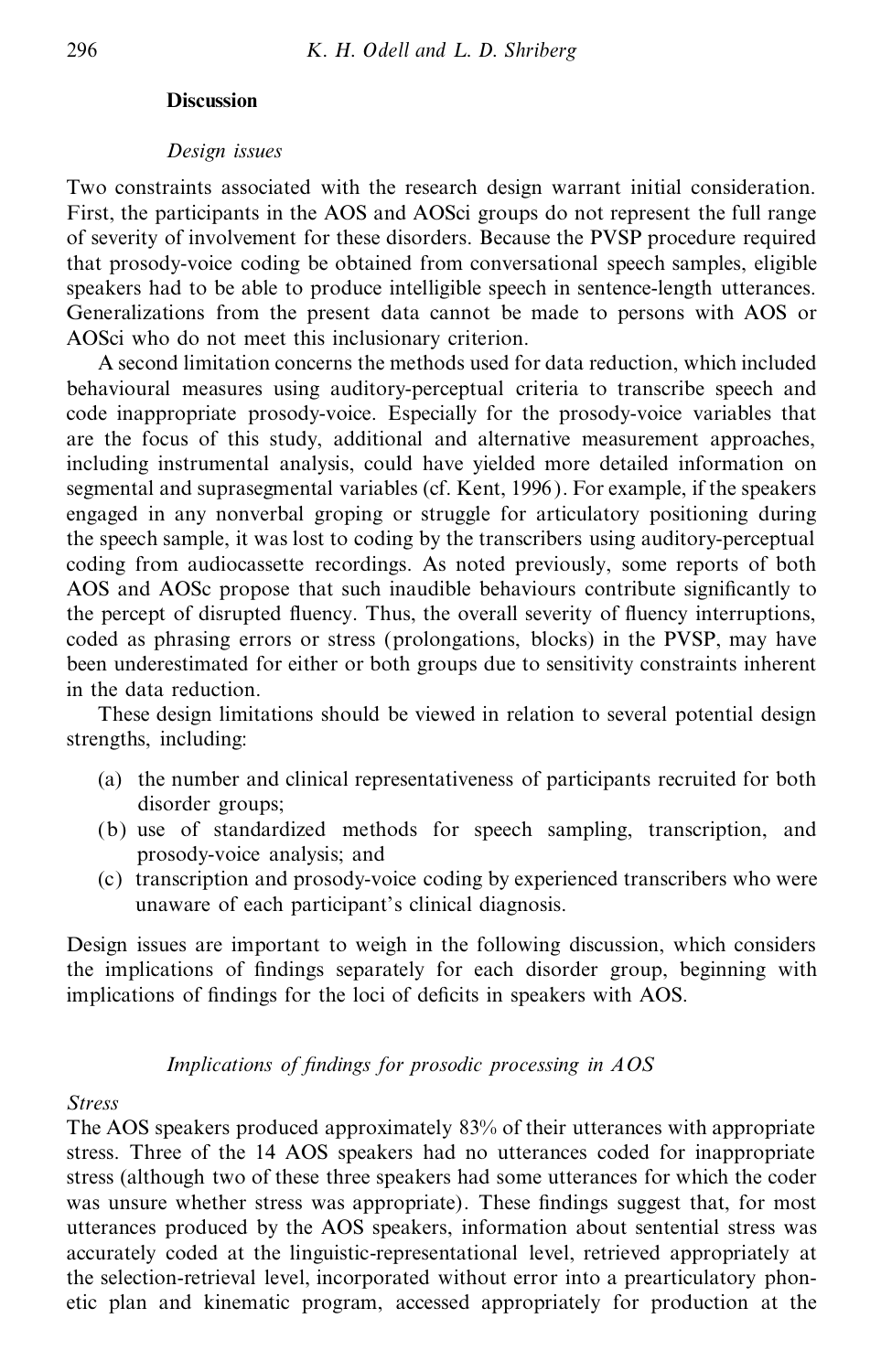execution level, and, presumably, appropriately self-monitored before and after manifest speech. Fluctuations in the cognitive resources required to access representations at linguistic and motor speech levels and to self-monitor the products of each stage may constitute a sufficient cause for the relatively few stress errors that did appear (cf. Kent and McNeil, 1987). Other possibilities for the utterances with inappropriate stress include deficits within planning and programming processes themselves, including errors generated when the segmental and suprasegmental phonetic plans are merged or in specifying the parameters of the GMP (cf. Clark and Robin, 1998 ).

The finding that inappropriate stress in AOS was relatively infrequent differs from the view emphasizing the centrality of abnormal stress as a diagnostic marker for AOS (Darley *et al*., 1975; Kent and Rosenbek, 1983; Square-Storer *et al*., 1988; Odell *et al.*, 1991; Wertz *et al*., 1991; McNeil *et al*., 1997 ). However, reconsideration of several prior studies indicates that stress abnormalities are not consistently evident in all utterances or in all speakers described in the archival literature. Only one of the four relatively pure AOS speakers in Square-Storer *et al*. (1988 ) had perceptually even stress. In their study of seven speakers with AOS, Kent and Rosenbek (1983 ) noted vowel prolongation and flattening of the relative peak intensity across syllables, both features contributing to the perception of inappropriate stress; however, signi ficant deviations from normal speakers in the intensity envelope across a sequence of syllables occurred on only two of the four stimulus sentences in this study. Odell *et al.* (1991) noted that, although the four apraxic speakers in their study had higher rates of stress errors than speakers in the dysarthric and aphasic groups, the actual AOS stress error rate averaged 44.5%, indicating that over half of the words evidenced appropriate stress.

# *Rate*

The finding that over half of the AOS speakers' averaged utterances were rated as inappropriately slow is consistent with previous reports in the literature (e.g., Kent and Rosenbek, 1983; Square-Storer *et al*., 1988; Pierce, 1991; McNeil *et al*., 1997 ). Slow rate in previous acoustic studies (Kent and Rosenbek, 1983; Kent and McNeil, 1987; Strand and McNeil, 1996 ) has been characterized by both reduced articulatory rate and increased intraword or interword intervals; it is routinely attributed to disruption at some point in the prearticulatory phases of speech production. For the AOS speakers in the present study, reduced rate cannot be explained either by muscle slowness or weakness, or by cognitive-linguistic deficits affecting previously acquired segmental and suprasegmental representations at the linguistic level. Rather, the candidate explanations for reduced rate are:

- (a) difficulties in the development or accessing of a phonetic plan;
- (b) difficulties in the development of a kinematic program with an accurate spatial-temporal template and/or timing information, or difficulties accessing a kinematic organizational structure (e.g., GMP); or
- (c) difficulties in self-monitoring for the successful realization of the kinematic program prior to or after manifest speech.

# *Phrasing*

The finding that the AOS speakers had considerable difficulties with the behaviours subsumed within the prosodic parameter of phrasing is consistent with reports in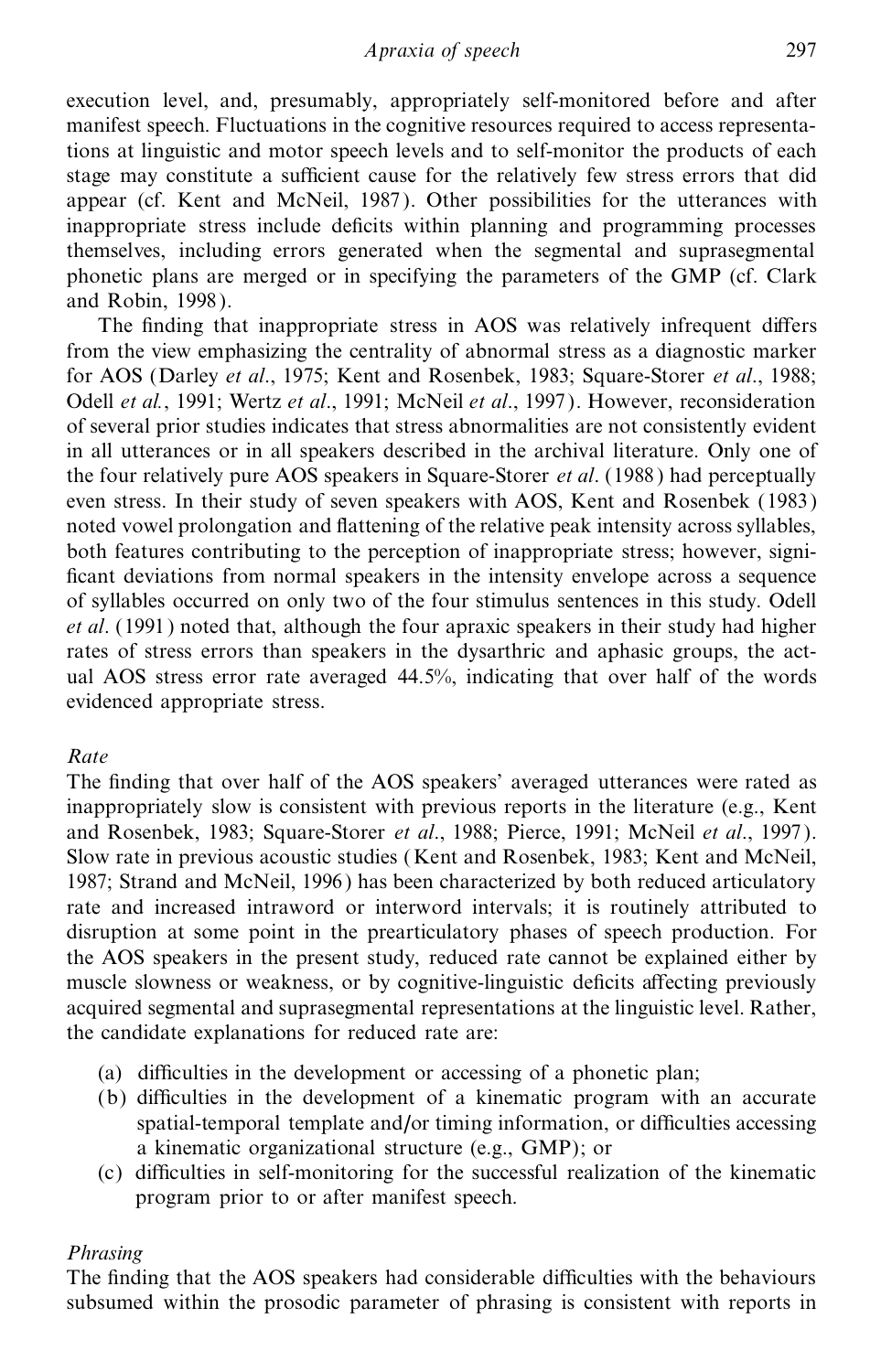the adult neurogenics literature. As discussed previously, phrasing and stress codes in the PVSP include verbal behaviours associated with articulatory groping or struggle, frequently occurring at the beginning of words or phrases. Although such behaviours are not unique to AOS (Pierce, 1991; McNeil *et al.*, 1997), most researchers and clinicians have observed them as routine features of speakers classified as having AOS on the basis of other diagnostic markers (e.g., Johns and LaPointe, 1976; Dabul, 1979; Kent and Rosenbek, 1983; Square-Storer *et al*., 1988; Odell *et al*., 1991; Pierce, 1991; Wertz *et al*., 1991; McNeil *et al*., 1995 ). AOS speakers seem to know when deviations in their speech or preparation for speech have occurred, and they attempt corrections, though not always successfully (Wertz *et al*., 1991; McNeil *et al.*, 1995). The need to repair indicates that, at some point in the output planning, an error or underspecification of the target has occurred. In AOS speakers with good language and without substantial dysarthria, such deficits could be due to processing constraints in either the representational or access phases of planning or programming templates. Access difficulties might include slow or intermittent selection or retrieval of an intact spatial-temporal template (Kent and Rosenbek, 1983 ) at the planning stage, or slow or intermittent retrieval of a GMP or specification of the parameters of the GMP at the programming stage (Clark and Robin, 1998 ).

#### *Implications of findings for prosodic processing in AOSci*

#### *Stress*

As described previously, all of the AOSci speakers met criteria for having inappropriate stress, with 71% of the PV15 codes for 10 of the 14 AOSci speakers subtyped as excessive-equal stress. Comparative analyses of the profiles of the six children whose inappropriate stress rates exceeded 50% (AOSci4, AOSci5, AOSci7, AOSci8, AOSci 9, AOSci10) with the profiles for the remaining eight children did not yield strong associations with other aspects of their communication ability. Cognition was within normal limits for five of the six children and language comprehension was within normal limits for four of the six children. Speech competence was not low in all of these six children (table 3); PCCs ranged from 44.6% to 87.2%, the latter being the second highest speech score in the AOSci group. Thus, it is important to note that the inappropriate stress deficit identified in these children with AOSci was not linked to status in other cognitive-linguistic domains. Unlike what is found in some adult and child speech disorders, all of the speakers with AOS and most of the speakers with AOSc had adequate and comparable cognitive resources, yet only the speakers in the AOSci group had significant stress deficits. Although this dissociation is counterevidence for the perspective that AOS and AOSci have common speech processing deficits, it does not directly address the validity of the representational account of AOSci proposed in Shriberg *et al*. (1997c ). In the following two sections, discussions of the dissociations obtained in rate and phrasing directly address the level of support for alternative accounts of the processing deficit underlying the stress deficit in AOSci.

#### *Rate*

In the children with AOSci, rate of speech was, without exception, within normal limits (greater than 80% appropriate utterances), with the group-averaged percentage of utterances with appropriate rate reaching nearly  $97%$  (table 4). Such findings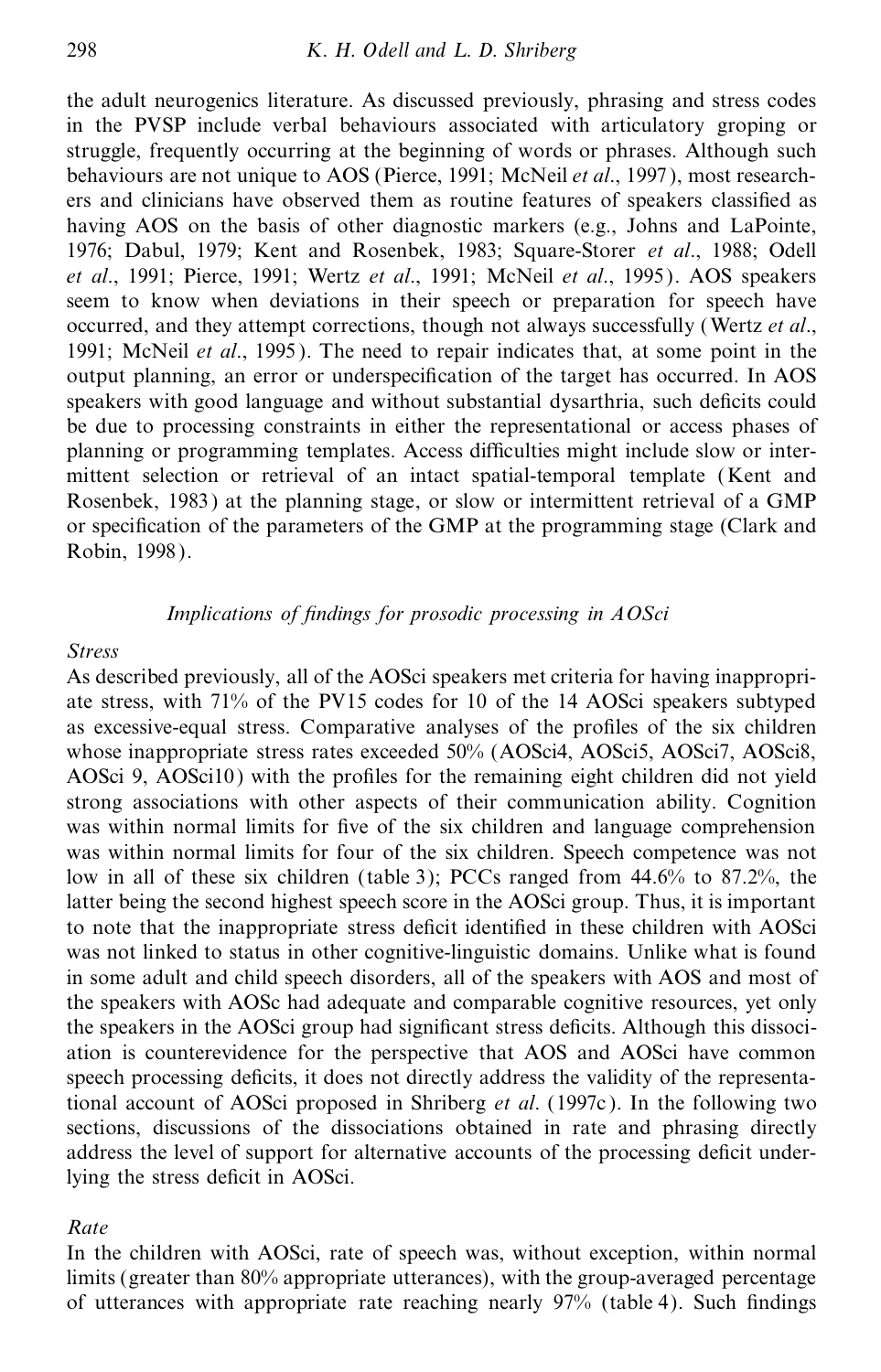would appear to provide counterevidence for the perspective that the deficit in AOSci is at the level of prearticulatory planning or programming—for the very reasons that the slow speech of adult AOS speakers is routinely viewed as primary evidence supporting the locus of deficits at this level. Appropriate rates of speech coded in conversational contexts suggest that the speakers with AOSci did not have segmental timing errors encoded at the representational or prearticulatory stages, nor were they slow in either preparing the phonetic plan or unpacking it to specify the kinematic program.

Despite AOSci speakers' appropriate speech rates, deficits in motor speech processes could still be implicated in AOSci. As reviewed previously, segmental and suprasegmental forms have been modelled as having independent or modular sources of development, access, and monitoring at each of the levels of speech processing prior to and possibly within prearticulatory stages. From this perspective, evidence of intact speech processing in the temporal domain (i.e., speech rate) is not sufficient to rule out the possibility of deficits elsewhere in spatial specification and other dimensions of segmental and suprasegmental assembly and sequencing. Rather, constraints in the phonetic plan, kinematic program, and/or monitoring processes could presumably account for circumscribed prosodic deficits such as those described in the prior section on sentential stress in speakers with AOSc.

#### *Phrasing*

In contrast to the findings for the AOS speakers, the finding of essentially normal phrasing for the AOSci speakers in the present study is not consistent with some reports in the AOSc literature (Rosenbek and Wertz, 1972; Yoss and Darley, 1974; Aram and Glasson, 1979; Hall *et al.*, 1993) but is consistent with the findings of Morgan Barry (1995b) and Van der Merwe *et al*. (1996 ) reviewed previously. These later two reports indicated fewer repetition errors in children with suspected AOSc than observed in adults with AOS. Two possible design explanations for the differences among studies are potential differences in subject selection and/or the assessment methods. Participants for the present study were selected to be maximally representative of children with suspected AOSc who had deficits in the realization of stress (i.e., AOSci). As suggested in Shriberg *et al*. (1997c ), such children could comprise a subgroup of children with AOSc, perhaps different from children with suspected AOSc who have the repetitions and revisions associated with inappropriate phrasing. As well, the methods used to identify and quantify phrasing differences in the present study could be less sensitive to the types of fluency problems described in other studies of children with suspected AOSc. This latter possible explanation is made less plausible by the evident sensitivity of the PVSP procedures to the phrasing deficits obtained for the adults with AOS.

Potential methodological constraints notwithstanding, the absence of phrasing errors in the children with suspected AOSci was viewed in the Shriberg *et al*. (1997c ) study as one of several sources of support for a linguistic-representational, rather than selection-retrieval or prearticulatory, deficit in these children. It is useful to revisit this conclusion in light of findings from the current study indicating that adults with AOS have significant phrasing deficits (i.e., repetitions and revisions primarily of sounds and syllables), which are assumed to reflect self-monitoring processes. There are two alternative hypotheses to account for the significantly reduced occurrence of self-monitoring in the children with suspected AOSci: (a) they are aware of their errors but elect not to repair, or (b) they are unaware of many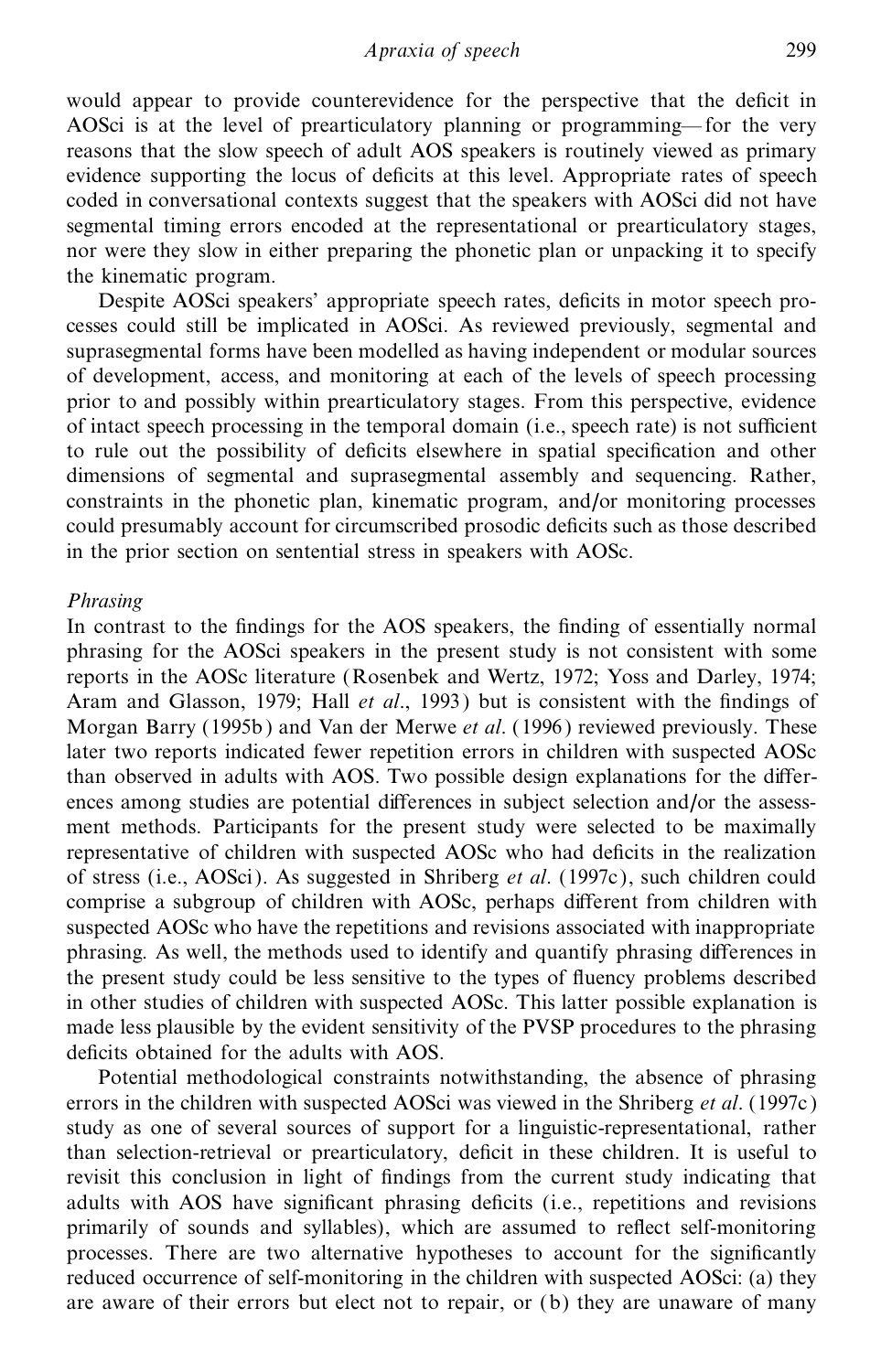of their errors due to a processing deficit somewhere in the decoding or encoding phases depicted in figure 1.

There is little evidence or rationale to support the first explanatory hypothesis for the phrasing dissociation—that children with AOSci and adults with AOS are both aware of their errors, but children with AOSci elect not to try to repair errors. The issue centres on the salience of the errors for children with AOSci and the learned probability that repairs might be successful. Most of the speech samples used in the present study were obtained by the clinical investigators, who were likely perceived by the children as speech clinicians; indeed, many of the interlocutors had been the clinicians for these children at some point in time. As observed in other children with histories of long-term treatment for speech-sound distortions (Shriberg, 1975; 1980 ), attempts to demonstrate the ability to correct error targets would be expected, especially when talking with adults who were associated with speech treatment. Unlike the speech characteristics of dysarthria, in which many or most sounds are consistently affected in all verbal exchanges, the variability of AOS and reported variability in AOSci results in some or most sounds and words being produced accurately on at least some occasions. Speakers with AOS, who typically have good cognitive and language skills, appear to be aware of their errors and to believe there is a reasonable probability of improvement with attempted revisions (Darley, 1982; Wertz et al., 1991; McNeil et al., 1995). This was not observed in the children with AOSci; considering the sampling conditions, it is difficult to envision that they simply elected not to try to self-correct.

The validity of the second hypothesis—that the failure to self-correct in children with AOSci may be due to lack of awareness of at least some of their errors—seems the more plausible explanation. Among the seven candidate explanatory loci for the observed inappropriate sentential stress depicted in figure 1, processing deficits at two loci warrant discussion. Possibly, self-correction (i.e., inappropriate phrasing codes) does not occur because there is no mismatch between the underlying linguistic representation of the target prosody form and the errored output, indicating a deficit at the highest levels of the representational aspects of stress. This was the proposal to account for the stress deficits in the larger sample of children with AOSci reported in Shriberg *et al*. (1997c ). Alternatively, lack of self-correction could be due to a deficit at any of the self-monitoring phases of speech production described previously. Such self-monitoring routes purportedly occur throughout speech processing. Thus, deficits in self-monitoring of the products of some processing stage could, itself, be the origin of these AOSci children's lack of repairs, as documented by their high phrasing scores.

#### **Summary and conclusions**

For the descriptive-explanatory goals of this paper, we compared the prosody-voice pro®les of 14 children with suspected apraxia of speech and inappropriate stress  $(i.e., AOSc)$  with profiles for 14 adults with apraxia of speech  $(AOS)$  resulting from neurologic lesions. Explanatory perspectives on the findings for the prosodic variables of phrasing, rate, and stress are compatible with hypotheses of processing deficits in AOSci at linguistic, motor speech, and/or self-monitoring phases of speech production.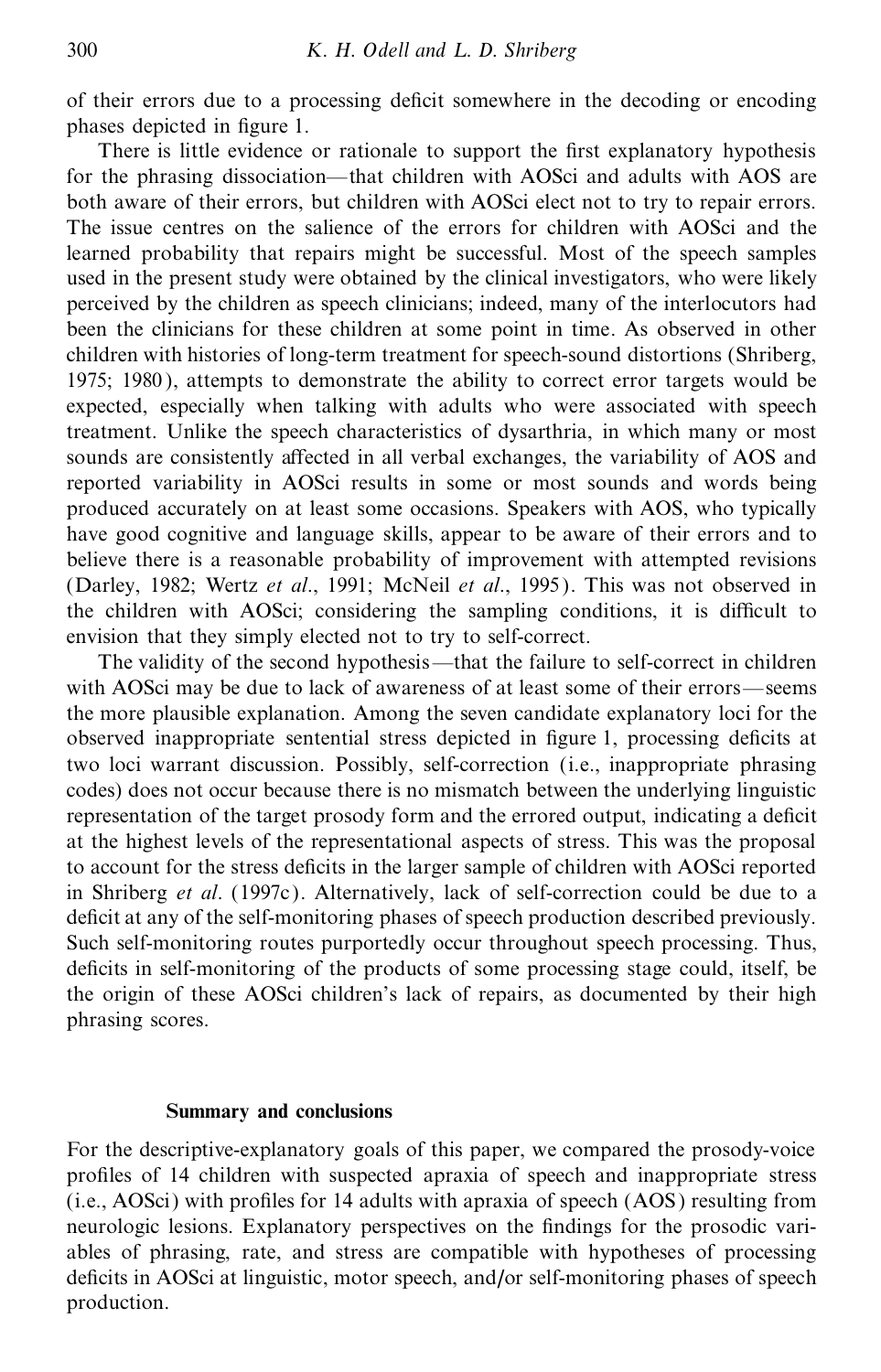#### *Linguistic perspectives*

The linguistic-explanatory perspective for AOSci is centered on the need to account for the variability of utterance-to-utterance realization of appropriate versus inappropriate stress in children with AOSci. As reported in Velleman and Shriberg (1999 ), this seeming variability is, in fact, well described by predictions from metrical theory, thus pointing to immature and unstable representational forms as the possible psycholinguistic loci of the stress deficit. The fact that the adults with AOS did not strongly evidence this form of a prosodic deficit weakens support for the view that the two disorders have similar explanatory origins, but it does not invalidate this perspective. Unlike adults, whose apraxia was acquired after the developmental period for speech-language acquisition, the stress deficits in the children with AOSci in this study presumably reflect difficulty or delays in the acquisition of English stress rules. Some investigators have reported impaired auditory processing skills in children with suspected AOSc (e.g., Robin, Hall, and Jordan, 1986; Groenen, Maassen, Crul, and Thoonen, 1996). Deficient auditory or auditory-temporal processing could aŒect both the initial decoding and eventual representation of metrical forms, as well as the on-line encoding and self-monitoring of appropriate sentential stress. The attractiveness of such hypotheses about input processes is that they address the need for a causal explanation for linguistic claims about entities such as unstable or fuzzy underlying representations. That is, the later explanations are devoid of explanatory force; some causal mechanism must be proposed to account for the failure of children to reliably instantiate stable segmental and suprasegmental representational forms.

## *Motor speech perspectives*

Children with the type of stress deficit observed in this study did not have the slow speech observed in the adults with AOS associated with planning and/or programming impairments. The motor speech explanatory perspective is weakened by this finding, but theoretical views on prearticulatory processing can accommodate normal speech rates in children with AOSci. As described previously, processing tasks at planning and programming phases could be selectively impaired. Thus, the sentential stress deficits in AOSci could reflect motor speech constraints (e.g., within the prosody generator, Levelt, 1989 ) in the presence of age-appropriate rate. Motor speech explanations also gain indirect support by the data indicating that these AOSci children's stress deficits appear to be independent of their cognitive, language, and speech status.

Especially important from a motor speech perspective is further specification of the articulatory versus metrical elements of the stress deficit that defines children with AOSci. As proposed and illustrated in the PVSP procedural materials (Shriberg *et al.*, 1990; 1992), excessive articulatory force on either consonant or vowel segments meets criteria for PV15: Excessive/Equal/Misplaced Stress. Although stressing of typically unstressed vowels is the primary prosodic (i.e., stress) behaviour that defines AOSci, there is an articulatory-phonetic component of stress that can also be ascribed to speech motor control.

### *Self-monitoring perspectives*

The AOSci children in the present study did not have the deficits in phrasing associated with the AOS speakers' high frequency of attempts at self-repairs. As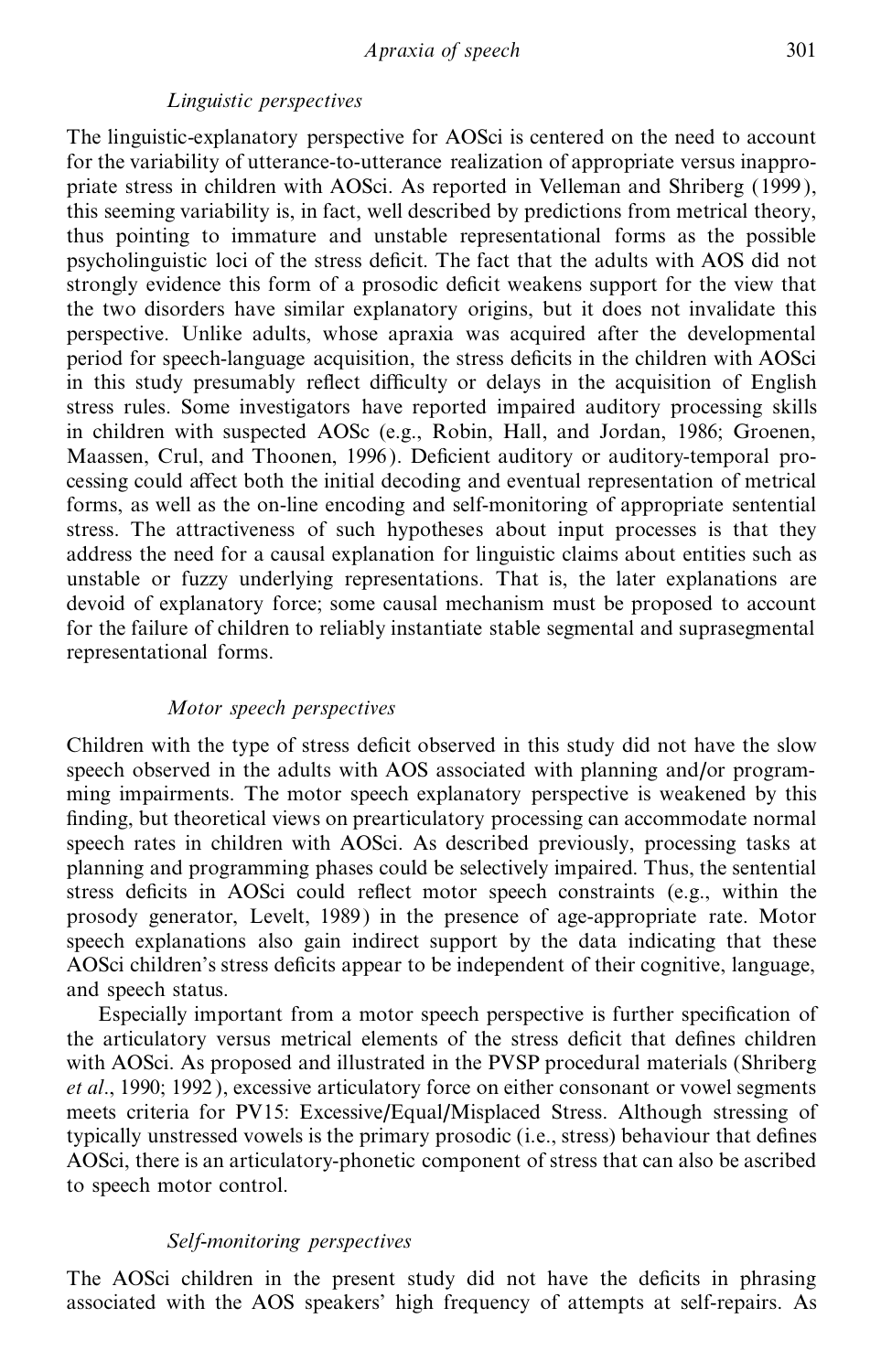suggested previously, this finding implies that children with AOSci may have some form of an internal and/or external self-monitoring deficit that could be an added source of the stress deficit, especially causal to the persistence of the stress deficit over time. Lacking clear guidance from speech processing models to date, failure to attend to mismatches between intention and performance could be posited to occur between any two phases of speech production, including those associated with linguistic forms or prearticulatory motor speech forms. AOSci children's lack of revisions of inappropriately articulated or inappropriately stressed forms is an especially strong finding, suggesting some deficit or delay in typical self-monitoring processes that occurs after manifest speech. Whichever its locus or multiple loci at linguistic or motor speech processing phases, an eventual explanatory model of AOSci needs to account as well for these speakers' lack of revisions of incorrect speech and prosody.

## *Nosological perspectives*

The conclusions above are necessarily preliminary, relative to the central nosological issue: do the present findings support continued use of terms such as AOSc? Certainly there are no data in the present report that can be used to demonstrate that the deficits in children with AOSci are unequivocally entered in linguistic, motor speech, or self-monitoring processes. Contemporary AOSc studies, including the present report, have yet to assemble a large, representative sample of children with the types of speech deficits described over 25 years ago by Yoss and Darley (1974) and Rosenbek and Wertz (1972 ). Moreover, unaddressed to date is the possibility of ontogenetic differences in the relative contributions of processes in each of these three areas. Because AOSci is presumed to date back to the earliest stages of speech production (i.e., prebabbling), motor speech deficits from the onset of speech could prevent the formulation of well-developed representations or self-monitoring processes; as well, the lack of veridical underlying representations could play a significant role in the development of speech motor control and self-monitoring systems. On nosological issues, therefore, we suggest that, despite the three dissociations between AOSci and AOS found in this study, *suspected* AOSc (Shriberg *et al*. 1997a) remains a useful classificatory term for continuing research and for service delivery needs in child speech disorders.

#### **Acknowledgements**

Our sincere thanks to Chad Allen and Jane McSweeny for their research and editorial skills at several stages of this project, to Ben Maassen for helpful editorial suggestions on the manuscript, to the 28 speakers for their effort and interest, and to the following colleagues for their collaborative co-operation and expertise: Dorothy Aram, Amanda Brannon, Deborah Burns, Denise Cariski, Barbara Davis, Julie Frazier, Greta French, Penelope Hall, Sheryl Hall, Deborah Hayden, Sheryl Himes, Barbara Lewis, Carmen Rasmussen, Jay Rosenbek, Andrea Tregoning, Shelley Velleman, Gary Weismer and Marilyn Workinger. This research was supported by the National Institutes of Deafness and other Communication Disorders, National Institutes of Health, DC00496.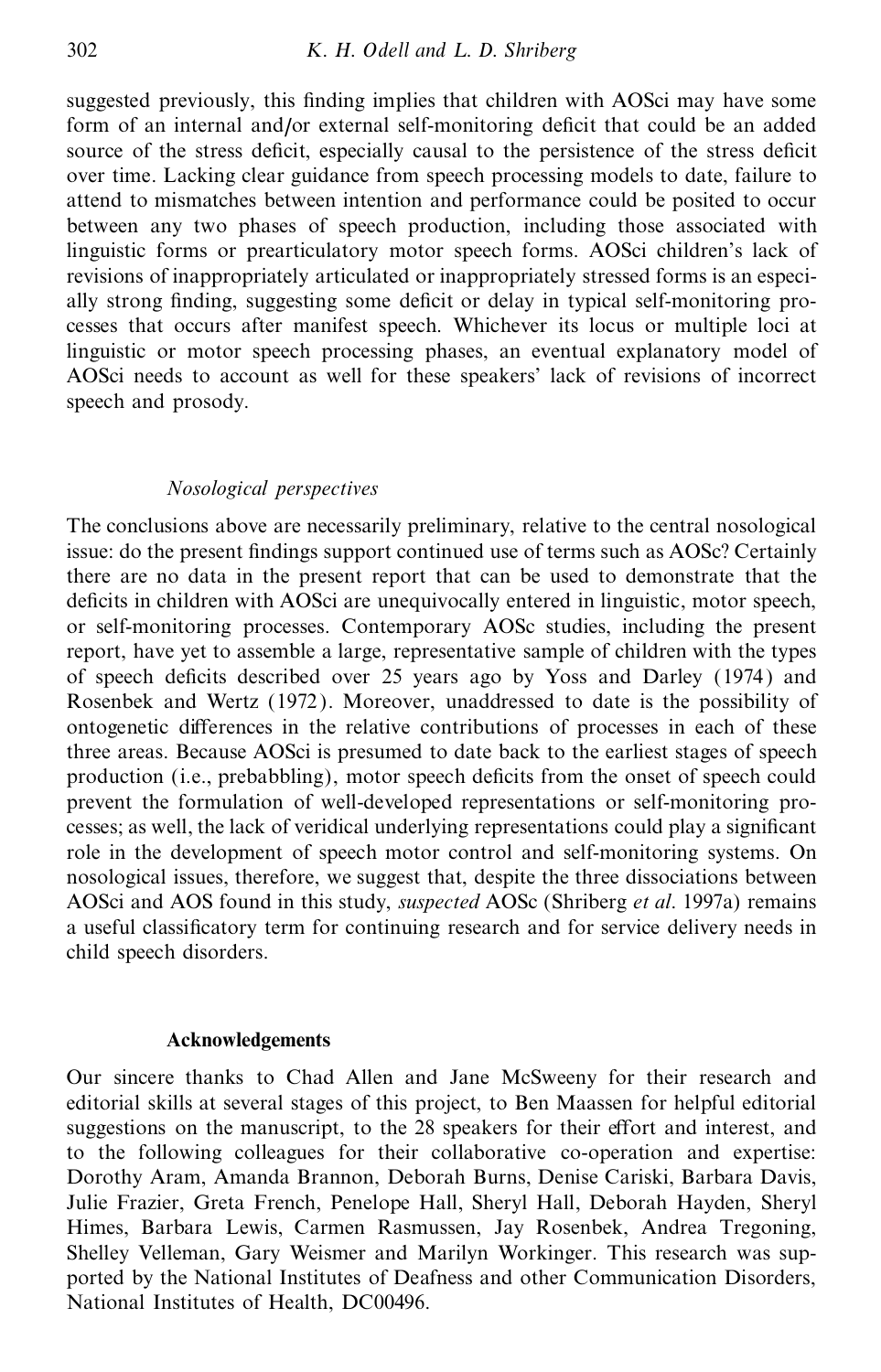#### **Note**

1. The terms used in this paper for apraxia of speech in adults and children meet three nosological needs. First, recent discussionsof theoretical and service delivery issuessuggest that the adjective `developmental' (i.e., developmental apraxia of speech, developmental verbal dyspraxia) can be interpreted inappropriately to mean that this putative childhood disorder is time-limited and should be treated in an educational context (cf. Apraxia Kids Listserve; Shriberg, Aram, and Kwiatkowski, 1997a; c; Shriberg, 1998). Second, although Apraxia of Speech (AOS) is a well-established term in the context of adult neurogenic disorders, it is ambiguous in studies such as the present that include both adults and children with apraxia of speech. Finally, a term is needed for children with apraxia of speech and inappropriate stress. To meet these three needs, we use the conventional, `unmarked' term AOS for adults with apraxia of speech, AOSc for children with suspected apraxia of speech, and AOSci for children with suspected apraxia of speech and inappropriate stress.

#### **References**

Apraxia Kids Listserve, Apraxia-Kids@listserv.syr.edu

- Aram, D. M. and Glasson, C., 1979, *Developmental apraxia of speech*. Paper presented at the Annual Convention of the American Speech-Language-Hearing Association, Los Angeles, CA.
- Bayles, K. and Tomoeda, C., 1993, *Arizona Battery for Communication Disorders of Dementia* (Tucson: Canyonlands Publishing, Inc.).
- BENNETT, S. and NETSELL, R. W., 1998, Possible roles of the insula in speech and language processing. *Journal of Medical Speech-Language Pathology*, **7**, 255±272 .
- Bishop, D. V. M., 1997, Cognitive neuropsychology and developmental disorders: uncomfortable bedfellows. *The Quarterly Journal of Experimental Psychology: Human Experimental Psychology*, 50, 899–923.
- Bock, J. K., 1982, Toward a cognitive psychology of syntax: Information processing contributions to sentence formulation. *Psychological Review*, 89, 1-47.
- Bybee, J. L., 1994, A view of phonology from a cognitive and functional perspective. *Cognitive Linguistics*, 5, 285–305.
- CARUSO, A. J. and STRAND, E. A., 1999, Motor speech disorders in children: Definitions, background, and a theoretical framework. In A. J. Caruso and E. A. Strand (Eds) *Clinical management of motor speech disorders in children* (New York: Thieme Medical Publishers, Inc.), pp.  $1-27$ .
- Clark, H. and Robin, D., 1998, Generalized motor programme and parameterization accuracy in apraxia of speech and conduction aphasia. *Aphasiology*, **12**, 699–713.
- Code, C., 1998, Major review: Models, theories and heuristics in apraxia of speech. *Clinical Linguistics* and *Phonetics*, 12, 47-66.
- Collins, M. J., Rosenbek, J. C. and Wertz, R. T., 1983, Spectrographic analysis of vowel and word durations in apraxia of speech. *Journal of Speech and Hearing Research*, **26**,  $224 - 230.$
- Crary, M. A., 1993, *Developmental motor speech disorders* (San Diego, CA: Singular Publishing Group).
- Dabul, B., 1979, *Apraxia Battery for Adults* (Tigard, OR: C. C. Publications, Inc.).
- Darley, F. L., 1982, *Aphasia* (Philadelphia: W. B. Saunders).
- Darley, F. L., Aronson, A. E. and Brown, J. R., 1975, *Motor speech disorders* (Philadelphia: W. B. Saunders).
- DAVIS, B. L., JAKIELSKI, K. J. and MARQUARDT, T. P., 1998, Developmental apraxia of speech: Determiners of differential diagnosis. *Clinical Linguistics and Phonetics*, 12, 25–46.
- Dell, G., 1986, A spreading-activation theory of retrieval in sentence production. *Psychological Review*, **93**, 283±321.
- Dewey, D., 1995, What is developmental dyspraxia? *Brain and Cognition*, **29**, 254±274.
- DUCHIN, S. W. and Mysak, E. D., 1987, Dysfluency and rate characteristics of young adult, middle-aged, and older males. *Journal of Communication Disorders*, 20, 245-257.
- Fisher, S. E., Vargha-Khadem, F., Watkins, K. E., Monaco, A. P. and Pembrey, M. E.,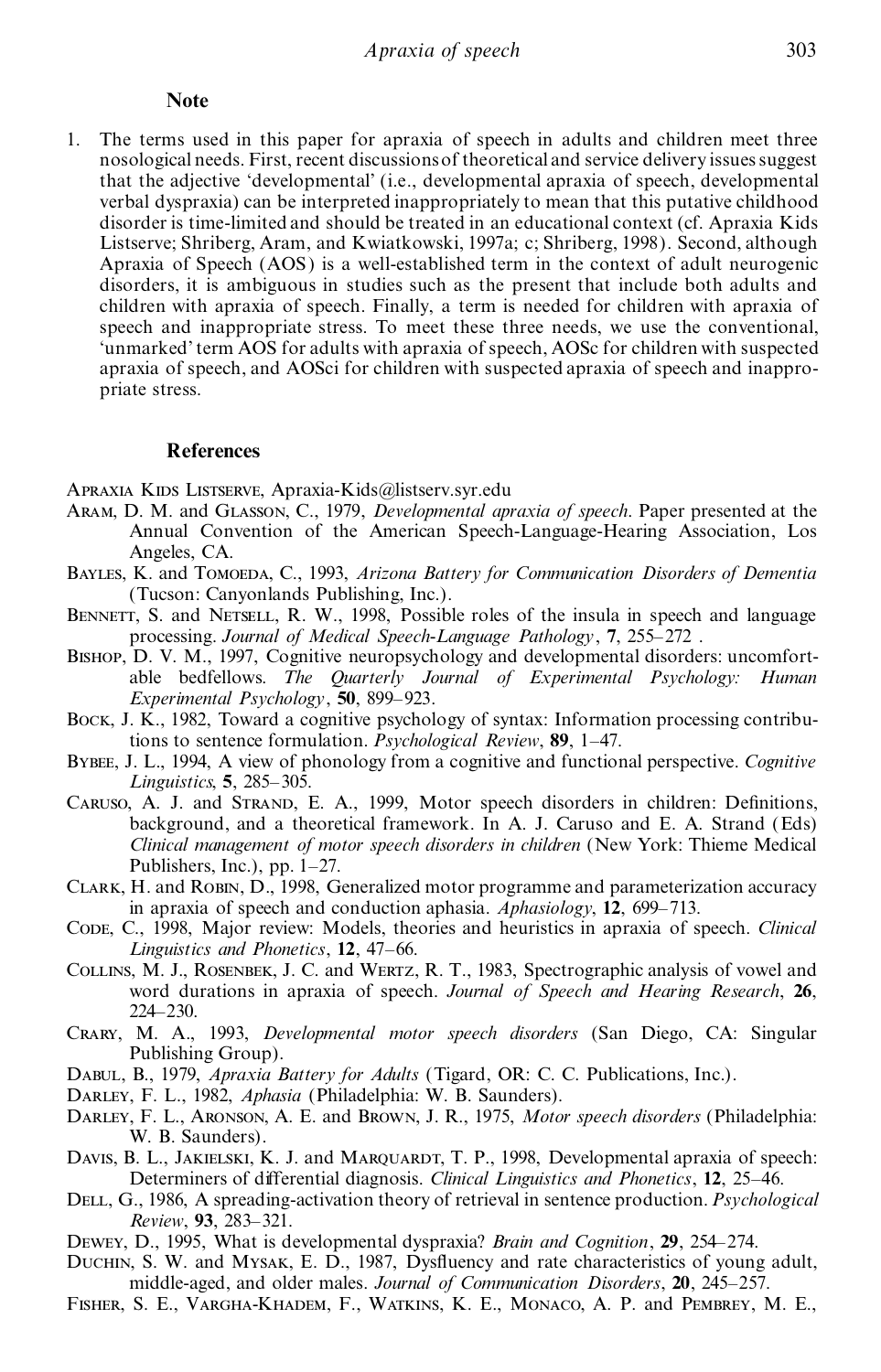1998, Localisation of a gene implicated in a severe speech and language disorder. *Nature*, **18**, 168-170.

- Forest, K., Adams, S., McNeil, M. R. and Southwood, H., 1991, Kinematic, electromygraphic, and perceptual evaluation of speech apraxia, conduction aphasia, ataxic dysarthria, and normal speech production. In C. A. Moore, K. M. Yorkston and D. R. Beukelman (Eds) *Dysarthria and apraxia of speech: Perspectives on management* (Baltimore: Paul H. Brookes), pp. 147-171.
- Gandour, J., Petty, S. H. and Dardarananda, R., 1989, Dysprosody in Broca's aphasia: A case study. *Brain and Language*, 37, 232-257.
- Garnsey, S. M. and Dell, G. S., 1984, Some neurolinguistic implications of pre-articulatory editing in production. *Brain and Language*, 23, 64–73.
- GARRETT, M., 1980, Levels of processing in sentence production. In B. Butterworth (Ed.) *Language production*, Volume 1(London: Academic), pp. 177–220.
- Goodglass, H. and Kaplan, E., 1983, *The assessment of aphasia and related disorders, second edition* (Philadelphia: Lea and Febiger).
- GRELA, B. and GANDOUR, J., 1998, Locus of functional impairment in the production of speech rhythm after brain damage: A preliminary study. *Brain and Language* , **64**, 361±376.
- GROENEN, P., MAASSEN, B., CRUL, T. and THOONEN, G., 1996, The specific relation between perception and production errors for place of articulation in developmental apraxia of speech. *Journal of Speech and Hearing Research*, 39, 468–482.
- Hageman, C. F., Robin, D. A., Moon, J. B. and Folkins, J. W., 1994, Oral motor tracking in normal and apraxic speakers. *Clinical Aphasiology*, 22, 219-229.
- Hall, P. K., Jordan, L. S. and Robin, D. A., 1993, *Developmental apraxia of speech: Theory and clinical practice* (Austin, TX: Pro-Ed).
- Hodge, M. M., 1994, Assessment of children with developmental apraxia of speech: A rationale. *Clinics in Communication Disorders*, 4, 91-101.
- HODGE, M. M., 1998, Developmental coordination disorder: A diagnosis with theoretical and clinical implications for developmental apraxia of speech. *Language Learning and Education*, 8-12.
- HOUGH, M. S. and KLICH, R. J., 1987, Effects of word length on lip EMG activity in apraxia of speech. *Clinical Aphasiology*, 15, 271-276.
- Johns, D. F. and LaPointe, L. L., 1976, Neurogenic disorders of output processing: Apraxia of speech. In W. Whitaker and H. A. Whitaker (Eds) *Studies in neurolinguistics 1* (New York, NY: Academic Press), pp. 161-200.
- KENT, R. D., 1996, Hearing and believing: Some limits to the auditory-perceptual assessment of speech and voice disorders. *American Journal of Speech-Language Pathology*, **5**, 7±23.
- Kent, R. D., Adams, S. G. and Turner, G. S., 1996, Models of speech production. In N. J. Lass (Ed.) *Principles of experimental phonetics* (St. Louis, MO: Mosby-Year Book), pp. 3–45.
- KENT, R. D. and McNELL, M. R., 1987, Relative timing of sentence repetition in apraxia of speech and conduction aphasia. In J. H. Ryall (Ed.) *Phonetic approaches to speech production in aphasia and related disorders* (Boston: College-Hill Publishing), pp. 181± 220.
- Kent, R. D. and Rosenbek, J. C., 1982, Prosodic disturbance and neurologic lesion. *Brain and Language*, **15**, 259-291.
- Kent, R. D. and Rosenbek, J. C., 1983, Acoustic patterns of apraxia of speech. *Journal of Speech and Hearing Research*, 26, 231-249.
- Kertesz, A., 1982, *Western Aphasia Battery* (New York, NY: Grune and Stratton).
- Lai, C. S. L., Fisher, S. E., Hurst, J. A., Levy, E. R., Hodgson, S., Fox, M., Jeremiah, S., Povey, S., Curtis Jamison, D., Green, E. D., Vargha-Khadem, F. and Monaco, A. P., 2000, The SPCH1 region on human 7q31: Genomic characterization of the critical interval and localization of translocations associated with speech and language disorder. *American Journal of Human Genetics*, **67**, 357±368.
- Levelt, W. J. M., 1989, *Speaking* (Cambridge, MA: MIT Press).
- LEVELT, W. J. M. and WHEELDON, L., 1994, Do speakers have access to a mental syllabary? *Cognition*, **50**, 239-269.
- Liepman, H., 1913, Motor aphasia, anarthria, and apraxia. *Transactions of the 17th International Congress of Medicine, Section XI, Part II, 97-106.*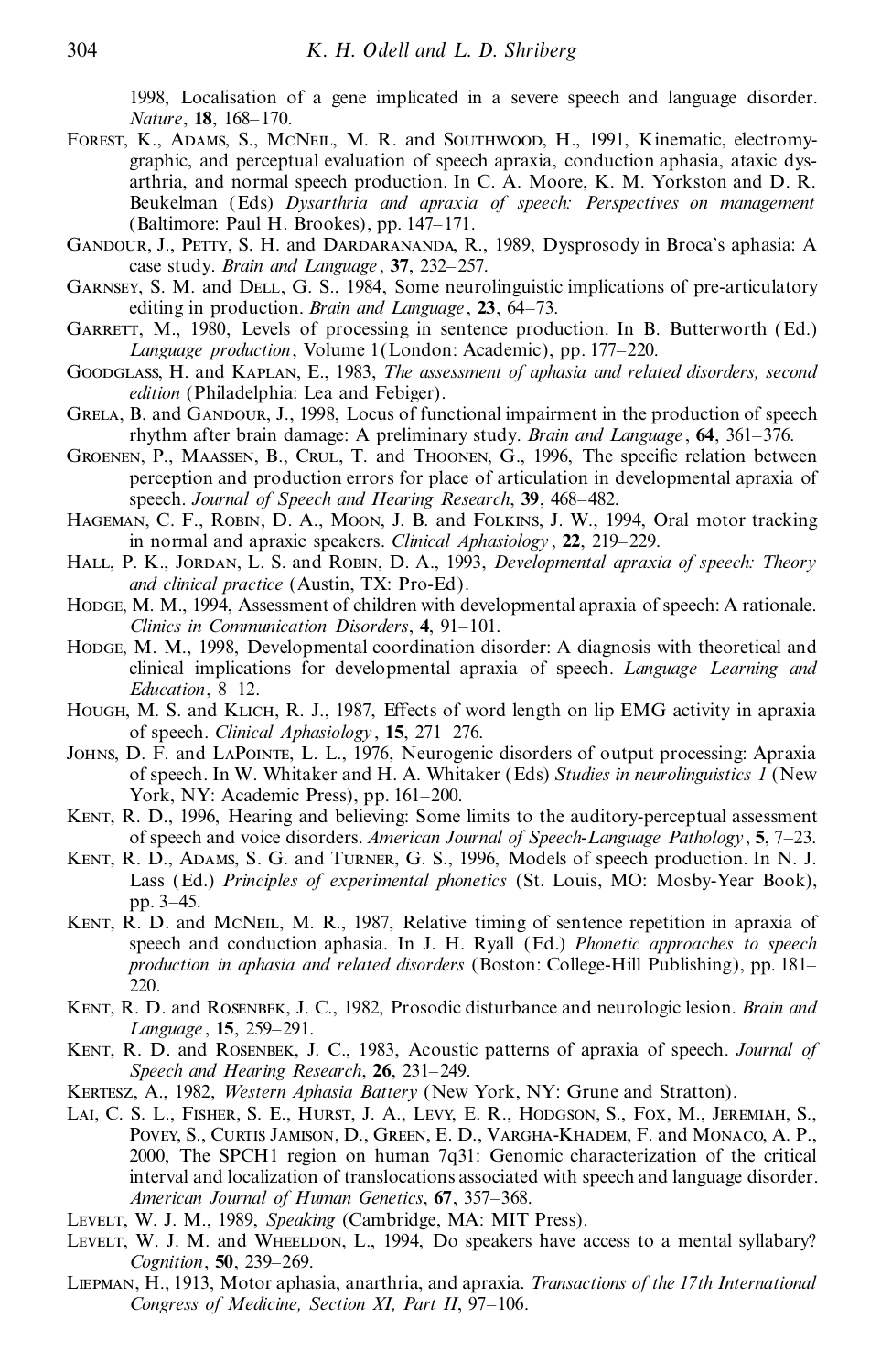- Liss, J. M., 1998, Error-revision in the spontaneous speech of apraxic speakers. *Brain and* Language, 62, 342-360.
- Locke, J. L., 1994, Gradual emergence of developmental language disorders. *Journal of Speech and Hearing Research*, 37, 608-616.
- Love, R. J., 1992, Developmental verbal dyspraxia. In R. J. Love (Ed.) *Childhood motor speech*  $disability$  (New York, NY: Macmillan), pp. 94–111.
- MAROUARDT, T. P. and SUSSMAN, H. M., 1991, Developmental apraxia of speech: Theory and Practice. In D. Vogel and M. Cannito (Eds) *Treating disordered speech motor control*  $(Austin, TX: Pro-Ed)$ , pp. 341–390.
- McCabe, P., ROSENTHAL, J. B. and McLeop, S., 1998. Features of developmental dyspraxia in the general speech-impaired population? *Clinical Linguistics and Phonetics*, **12**, 105±126.
- McNeil, M. R. and Adams, S., 1991, A comparison of speech kinematics among apraxic, conduction aphasic, ataxic dysarthric, and normal geriatric speakers. *Clinical Aphasiology*, **19**, 279±294.
- MCNEIL, M. R., CALIGIURI, M. and ROSENBEK, J. C., 1989, A comparison of labio-mandibular speech kinematic durations, displacement, velocities and dysmetriasin ataxic and normal adults. *Clinical Aphasiology*, 17, 173-193.
- MCNEIL, M. R., LISS, J., TSENG, C.-H. and KENT, R. D., 1990, Effects of speech rate on the absolute and relative timing of apraxic and conduction aphasic sentence production. *Brain and Language*, 38, 135-158.
- McNeil, M. R., Odell, K. H., Miller, S. B. and Hunter, L., 1995, Consistency, variability, and target approximation for successive speech repetitions among apraxic, conduction aphasic, and ataxic speakers. *Clinical Aphasiology*, 23, 39-55.
- McNeil, M. R. and Prescott, T., 1978, *Revised Token Test* (Austin, TX: College Hill Press).
- MCNEIL, M. R., ROBIN, D. A. and SCHMIDT, R. A., 1997, Apraxia of speech: Definition, differentiation, and treatment. In M. R. McNeil (Ed.) *Clinical management of motor* speech disorders (New York, NY: Thieme Medical Publishers, Inc), pp. 331-344.
- MCNEIL, M. R., WEISMER, G., ADAMS, S. and MULLIGAN, M., 1990, Oral structure nonspeech motor control in normal, dysarthric, aphasic, and apraxic speakers: Isometric force and static position control. *Journal of Speech and Hearing Research*, 33, 255–268.
- McSweeny, J. L. and Shriberg, L. D., 1995, *Segmental and suprasegmental transcription reliability* (Tech. Rep. No. 2). Phonology Project, Waisman Center on Mental Retardation and Human Development, University of Wisconsin-Madison.
- Morgan Barry, R., 1995a, The relationship between dysarthria and verbal dyspraxia in children: A comparative study using profiling and instrumental analyses. *Clinical Linguistics and Phonetics*, 9, 277–309.
- Morgan Barry, R., 1995b, A comparative study of the relationship between dysarthria and verbal dyspraxia in adults and children. *Clinical Linguistics and Phonetics*, **9**, 311±332.
- MOTLEY, M. T., BAARS, B. J. and CAMDEN, C. T., 1983, Experimental verbal slip studies: A review and an editing model of language encoding. *Communication Monographs*, **50**, 79±101.
- Odell, K., McNeil, M. R., Rosenbek, J. C. and Hunter, L., 1991, Perceptual characteristics of vowel and prosody production in apraxic, aphasic, and dysarthric speakers. *Journal of Speech and Hearing Research*, 34, 67-80.
- Ozanne, A., 1995, The search for developmental verbal dyspraxia. In B. Dodd (Ed.) *Differential diagnosis and treatment of children with speech disorder* (San Diego, CA: Singular Publishing Group, Inc.), pp.  $91-109$ .
- Pierce, R. S., 1991, Apraxia of speech versus phonemic paraphasia: Theoretical, diagnostic, and treatment considerations. In D. Vogel and M. P. Cannito (Eds) *Treating disorders of speech motor control: For clinicians by clinicians* (Austin, TX: Pro-Ed.), pp. 185–216.
- Porch, B., 1967, *Porch Index of Communicative Ability* (Palo Alto, CA: Consulting Psychologists Press).
- Raven, J. C., Court, J. H. and Raven, J., 1990, *Coloured Progressive Matrices* (Oxford: Oxford Psychologists Press).
- ROBIN, D. A., HALL, P. K. and JORDAN, L. S., 1986, Auditory processing deficits in developmental verbal apraxia. Paper presented at the Annual Convention of the American Speech-Language-Hearing Association, November, Detroit, MI.
- ROSENBEK, J. C., KENT, R. D. and LAPOINTE, L. L., 1984, Apraxia of speech: An overview and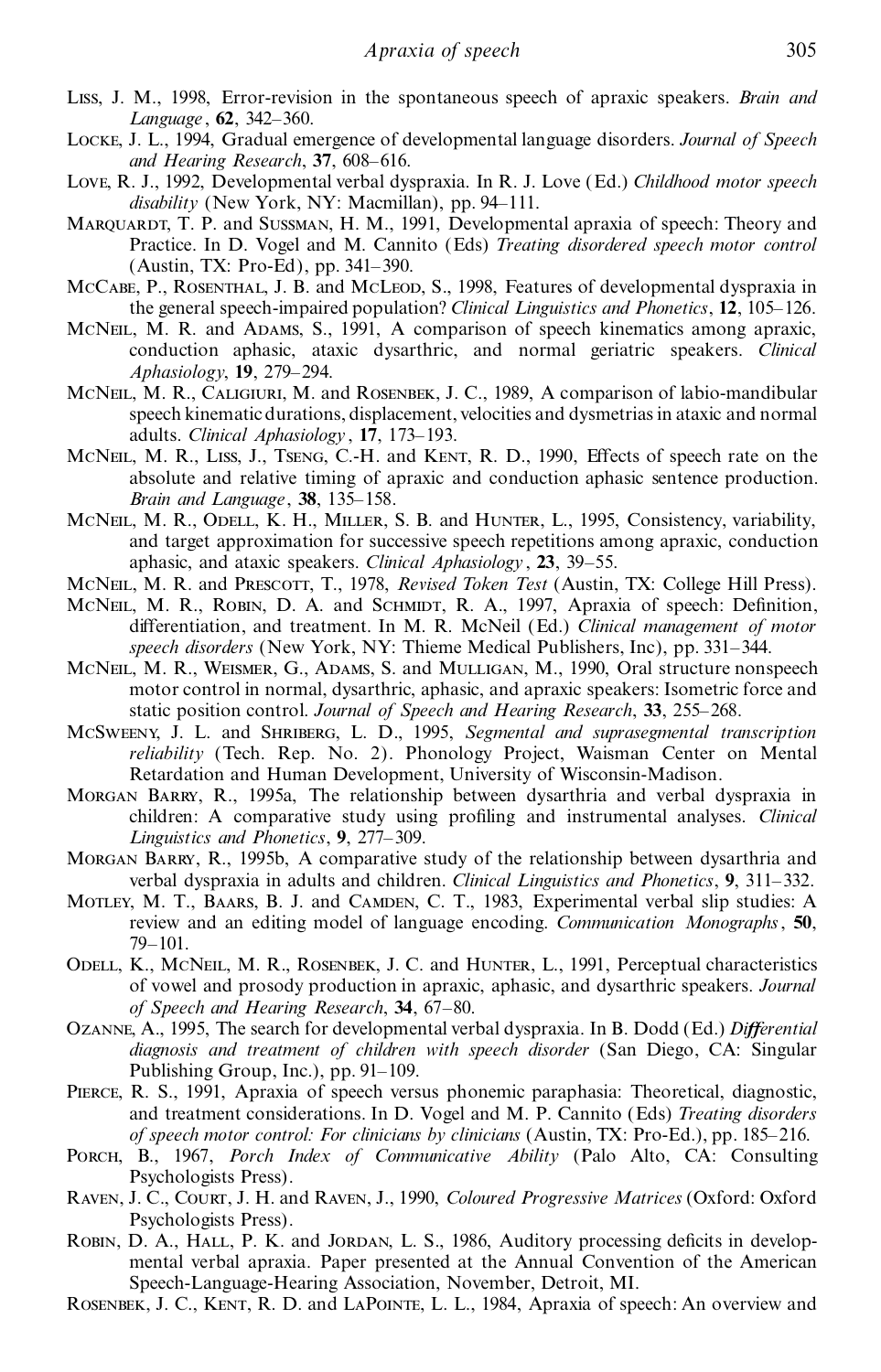some perspectives. In J. C. Rosenbek, M. R. McNeil and A. E. Aronson (Eds) *Apraxia of speech: Physiology, acoustics, linguistics, management* (San Diego, CA: College-Hill Press), pp.  $1-72$ .

- ROSENBEK, J. C. and WERTZ, R.T., 1972, A review of fifty cases of developmental apraxia of speech. *Language, Speech and Hearing in the Schools*, **3**, 23±33.
- Schmidt, R. A., 1988, *Motor control and learning: A behavioral emphasis*, second edition (Champaign, IL: Human Kinetics).
- SEDDOH, S. A. K., ROBIN, D. A., SIM, H.-S., HAGEMAN, C., MOON, J. B. and FOLKINS, J. W., 1996, Speech timing in apraxia of speech versus conduction aphasia. *Journal of Speech and Hearing Research*, 39, 590-603.
- Shattuck-Huffnagle, S., 1983, Sublexical units and suprasegmental structure in speech production planning. In P. F. MacNeilage (Ed.) *The production of speech* (New York, NY: Springer), pp. 109–136.
- SHRIBERG, L. D., 1975, A response evocation program for /3<sup>1</sup>. Journal of Speech and Hearing *Disorders*, 40, 92-105.
- <sup>S</sup>hriberg, L. D., 1980, An intervention procedure for children with persistent /r/ errors. *Language, Speech, and Hearing Services in Schools*, **<sup>11</sup>**, 102±110.
- Shriberg, L. D., 1986, *PEPPER: Programs to examine phonetic and phonologic evaluation records* (Hillsdale, NJ: Lawrence Erlbaum).
- Shriberg, L. D., 1993, Four new speech and prosody-voice measures for genetics research and other studies in developmental phonological disorders. *Journal of Speech and Hearing Research*, 36, 105-140.
- Shriberg, L. D., 1998, Management of Developmental Apraxia of Speech: Linguistic and motor perspectives: Convergence on nosology, etiology, and treatment. Discussion of papers presented at the Annual Convention of the American Speech-Language-Hearing Association, November, San Antonio, TX.
- Shriberg, L. D., Aram, D. M. and Kwiatkowski, J., 1997a, Developmental apraxia of speech: I. Descriptive perspectives. *Journal of Speech, Language, and Hearing Research*, **40**, 273±285.
- Shriberg, L. D., Aram, D. M. and Kwiatkowski, J., 1997b, Developmental apraxia of speech: II. Toward a diagnostic marker. *Journal of Speech, Language, and Hearing Research*, **40**, 286±312.
- Shriberg, L. D., Aram, D. M. and Kwiatkowski, J., 1997c, Developmental apraxia of speech: III. A subtype marked by inappropriate stress. *Journal of Speech, Language, and Hearing Research*, **40**, 313-337.
- Shriberg, L. D., Austin, D., Lewis, B. A., McSweeny, J. L. and Wilson, D. L., 1997a, The Percentage of Consonants Correct (PCC) metric: Extensions and reliability data. *Journal of Speech, Language, and Hearing Research*, **40**, 708±722.
- Shriberg, L. D., Austin, D., Lewis, B. A., McSweeny, J. L., and Wilson, D. L., 1997b, The Speech Disorders Classification System (SDCS): Extensions and lifespan reference data. *Journal of Speech, Language, and Hearing Research*, **40**, 723±740.
- Shriberg, L. D. and Kent, R. D., 1995, *Clinical phonetics*, second edition (Boston, MA: Allyn and Bacon).
- Shriberg, L. D. and Kwiatkowski, J., 1980, *Natural Process Analysis: A procedure for phonological analysis of continuous speech samples* (New York, NY: Macmillan).
- Shriberg, L. D. and Kwiatkowski, J., 1982, Phonological disorders III: A procedure for assessing severity of involvement. *Journal of Speech and Hearing Disorders*, **47**, 256–270.
- SHRIBERG, L. D. and KWIATKOWSKI, J., 1994, Developmental phonological disorders I: A clinical pro®le. *Journal of Speech and Hearing Research*, **37**, 1100±1126.
- Shriberg, L. D., Kwiatkowski, J. and Hoffmann, K. A., 1984, A procedure for phonetic transcription by consensus. *Journal of Speech and Hearing Research*, 27, 456–465.
- Shriberg, L. D., Kwiatkowski, J. and Rasmussen, C., 1990, *The Prosody-Voice Screening Profile* (Tucson, AZ: Communication Skill Builders).
- Shriberg, L. D., Kwiatkowski, J., Rasmussen, C., Lof, G. L. and Miller, J. F., 1992, The Prosody-Voice Screening Profile (PVSP): Psychometric data and reference information for children (Tech. Rep. No. 1). Phonology Project, Waisman Center on Mental Retardation and Human Development, University of Wisconsin-Madison.
- SHRIBERG, L. D. and LOF, G. L., 1991, Reliability studies in broad and narrow phonetic transcription. *Clinical Linguistics and Phonetics*, 5, 225–279.